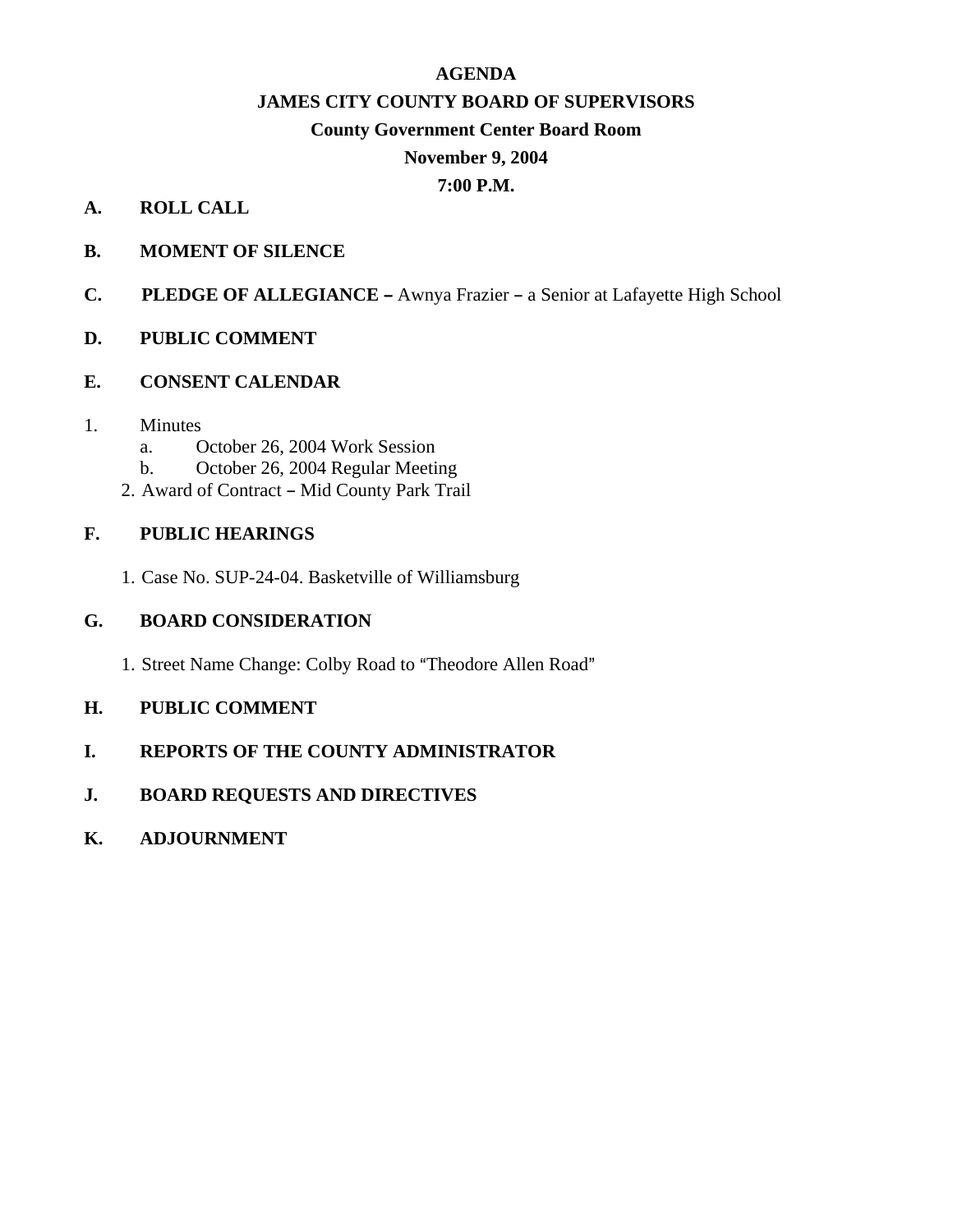# **AT A WORK SESSION OF THE BOARD OF SUPERVISORS OF THE COUNTY OF JAMES CITY, VIRGINIA, HELD ON THE 26TH DAY OF OCTOBER, 2004, AT 4:00 P.M. IN THE COUNTY GOVERNMENT CENTER BOARD ROOM, 101 MOUNTS BAY ROAD, JAMES CITY COUNTY, VIRGINIA.**

# **A. ROLL CALL**

Bruce C. Goodson, Chairman, Roberts District Michael J. Brown, Vice Chairman, Powhatan District John J. McGlennon, Jamestown District M. Anderson Bradshaw, Stonehouse District Jay T. Harrison, Sr., Berkeley District

Sanford B. Wanner, County Administrator Leo P. Rogers, County Attorney

#### **B. BOARD DISCUSSIONS**

#### 1. Status Report - Budgets for FY 2004 - FY 2006

Mr. John E. McDonald, Manager of Financial and Management Services, introduced Stephanie Ahrendt, Acting Director of Budget & Accounting.

Ms. Ahrendt provided an overview of the recent and anticipated revenue trends.

Mr. Brown requested clarification on the Car Tax reimbursement to the County in FY 2006 with the State's share capped beginning date, and what types of restrictions may the County encounter in the collection.

Mr. McDonald stated that the Board may set up the Personal Property tax rate at any level it chooses and can distinguish different rates for different categories of Personal Property.

The Board and staff discussed the Personal Property tax reimbursement levels, the anticipated investment flow loss due to the expected changes in the State's reimbursement schedule, and possible budget planning impacts.

The Board and staff discussed the Telecom tax proposal and the Advanced Life Support/Basic Life Support (ALS/BLS) fee.

Mr. Brown requested the consideration of purchasing an ambulance for Fire Station No. 5 and the consideration of the ALS/BLS fee be presented as separate matters when planning for FY 2006.

Ms. Ahrendt presented the anticipated FY 2006 school operating contribution and capital facility study, and highlighted two considerations for the FY 2006 Budget planning: real estate market and the related population growth patterns, and non-property tax trends.

Mr. Wanner stated that further consideration of the FY 2006 Budget will be held in January at the Board's Budget retreat.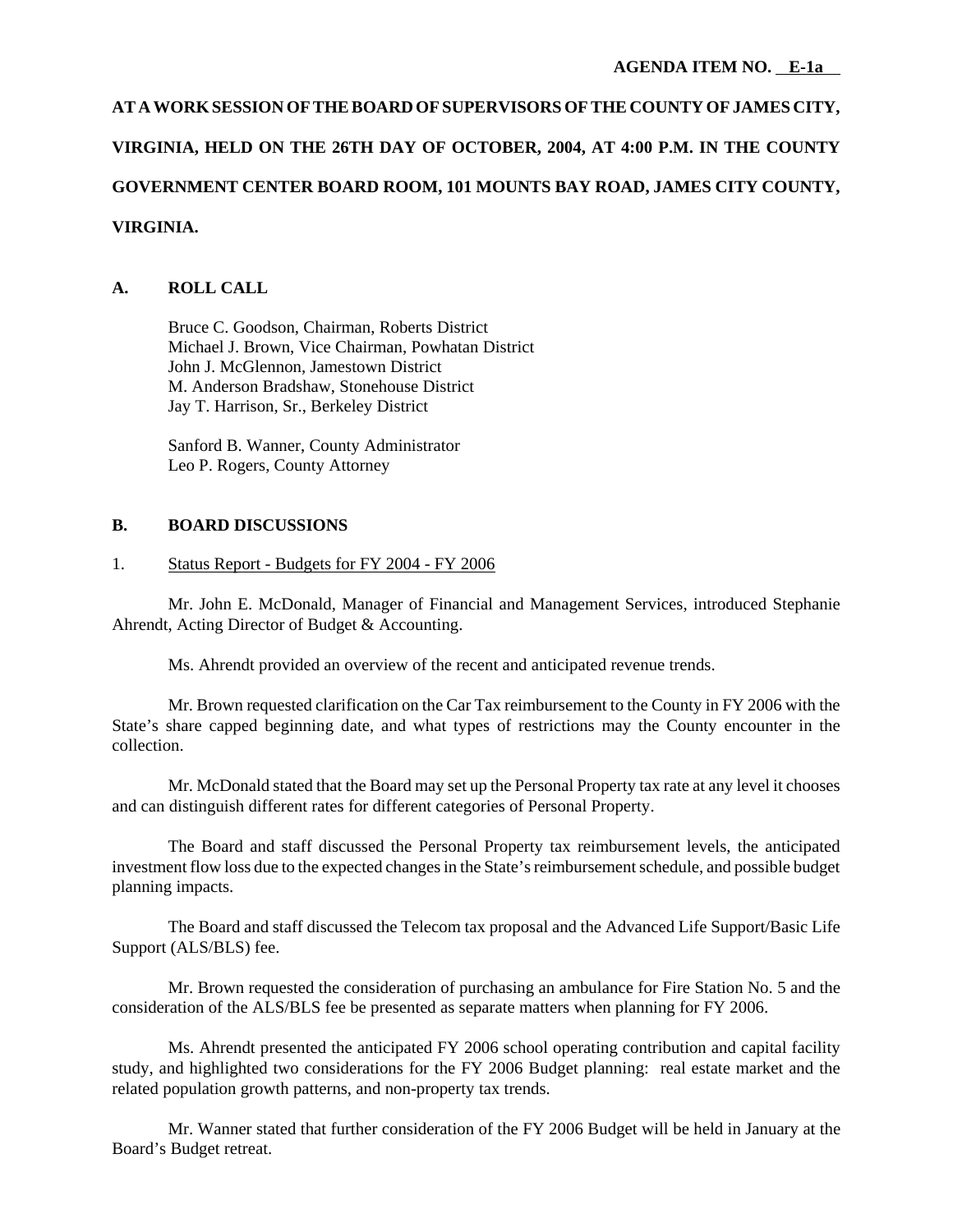The Board and staff briefly discussed the tentative dates to hold the Budget Retreat.

Mr. Wanner inquired if the Board wanted staff to focus on specific revenue or spending areas for presentation at the Budget Retreat.

The Board concurred on having information available on the number of vehicles in various value categories.

Mr. McGlennon requested information on the other Personal Property tax items other than automobiles.

Mr. McGlennon requested information on the potential stormwater utility.

Mr. Goodson inquired if staff anticipates a change in the Telecom tax in FY 2006.

Mr. McDonald stated that it is anticipated as a proposal for consideration in the General Assembly.

At 4:42 p.m., Mr. Goodson recessed the Board until 5:00 p.m.

At 5:00 p.m., Mr. Goodson reconvened the Board.

#### 2. Update on 2004 Legislative Program and Proposed 2005 Legislative Program

Mr. Leo P. Rogers, County Attorney, provided a brief update of the 2004 Legislative Program and a brief overview of a proposed 2005 Legislative Program of items to be introduced on behalf of the County and supported by the County.

Mr. Rogers introduced Delegates William K. Barlow, 64th District; Phillip A. Hamilton, 93rd District; and Melanie L. Rapp, 96th District; and noted that Senator Thomas K. Norment, Jr., 34d District was unable to attend.

The Board, staff, and the delegates discussed the legislative items.

A brief discussion was held on specifying public land within the amendment proposal for Section 15.2-90(c) and the Board concurred on the inclusion of language specifying the County's land.

A brief discussion was held on the fee charged to localities for service by Court and Sheriff and proposed amendment to Section 15.2-1800.

The Board concurred to add language including the School Board in the 2005 Legislation Program to amend Section 15.2-1800.

Mr. Harrison made a motion to adopt the 2005 Legislative Program as amended.

On a roll call vote, the vote was: AYE: Bradshaw, Harrison, Brown, McGlennon, Goodson (5). NAY: (0).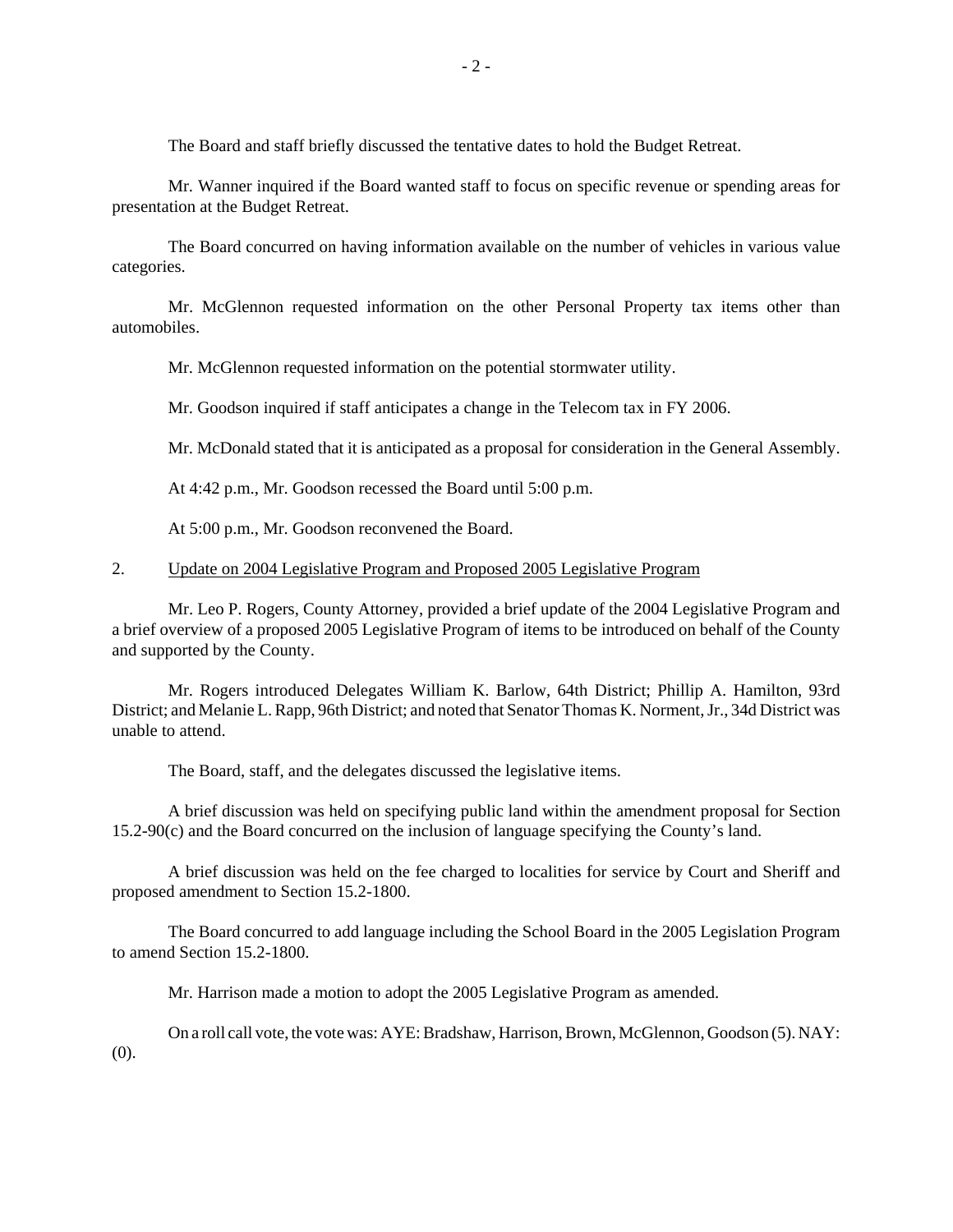## **R E S O L U T I O N**

#### 2005 LEGISLATIVE PROGRAM

- WHEREAS, it is appropriate for the Board of Supervisors to consider a legislative program to present to the 2005 session of the General Assembly.
- NOW, THEREFORE, BE IT RESOLVED that the Board of Supervisors of James City County, Virginia, does hereby endorse the attached 2005 Legislative Program and urges its consideration and passage as appropriate.

#### **C**. **RECESS**

At 6:05 p.m., the Board took a dinner break until 7 p.m.

Sanford B. Wanner Clerk to the Board

\_\_\_\_\_\_\_\_\_\_\_\_\_\_\_\_\_\_\_\_\_\_\_\_\_\_\_\_\_\_\_

102604bsws.min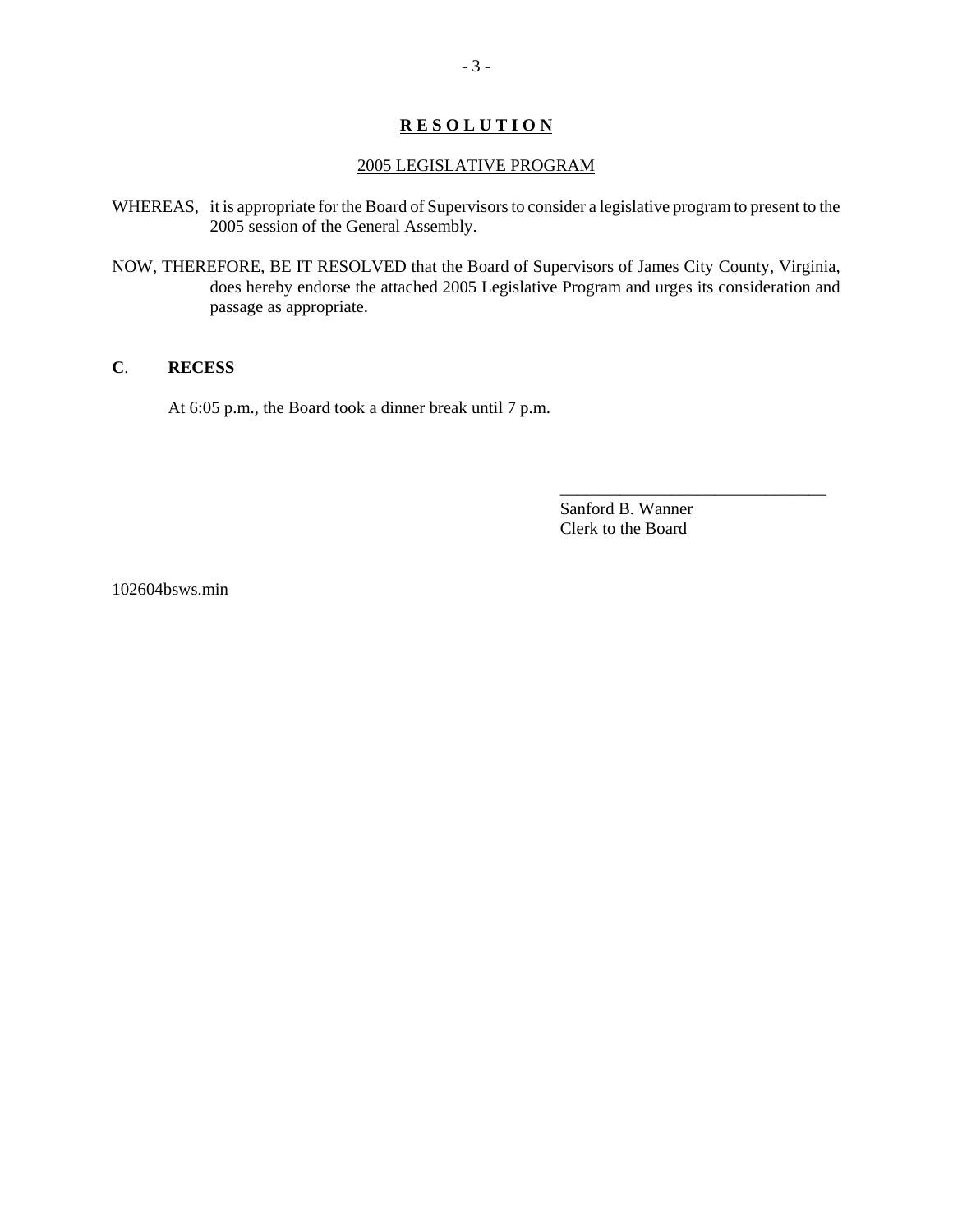# **AT A REGULAR MEETING OF THE BOARD OF SUPERVISORS OF THE COUNTY OF JAMES CITY, VIRGINIA, HELD ON THE 26TH DAY OF OCTOBER, 2004, AT 7:00 P.M. IN THE COUNTY GOVERNMENT CENTER BOARD ROOM, 101 MOUNTS BAY ROAD, JAMES CITY COUNTY, VIRGINIA.**

# **A. ROLL CALL**

Bruce C. Goodson, Chairman, Roberts District Michael J. Brown, Vice Chairman, Powhatan District John J. McGlennon, Jamestown District M. Anderson Bradshaw, Stonehouse District Jay T. Harrison, Sr., Berkeley District

Sanford B. Wanner, County Administrator Leo P. Rogers, County Attorney

# **B. MOMENT OF SILENCE**

Mr. Goodson requested the Board and citizens observe a moment of silence.

# **C. PLEDGE OF ALLEGIANCE**

Brandon Christian, a sixth-grade student at Toano Middle School, led the Board and citizens in the Pledge of Allegiance.

# **D. HIGHWAY MATTERS**

Mr. Todd Halacy, Assistant Residential Engineer, stated that Route 199 Public/Private Initiative, Jamestown Corridor Improvements project is on schedule, and stated that the drainage watch list is being finalized in the next few weeks.

Mr. Bradshaw requested the CSX railroad crossing at the Diascund Station be reviewed as it is becoming a safety hazard.

Mr. McGlennon requested an update on the evaluation of Route 617, Treasure Island Road, for overlay.

Mr. Halacy stated that Route 617 has been added to the paving schedule and will be completed when the weather permits.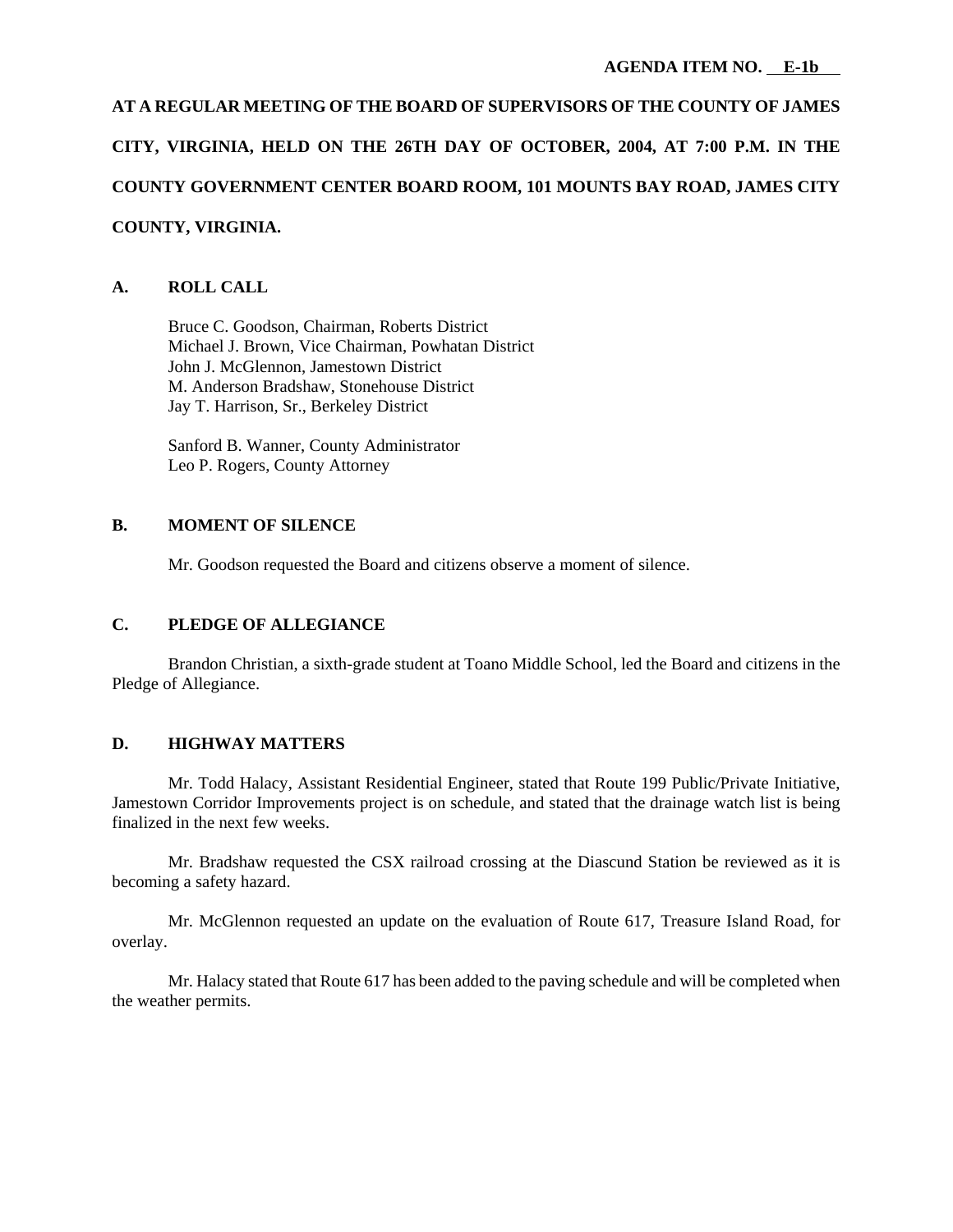#### **E. PRESENTATIONS**

#### 1. Employee and Volunteer Outstanding Service Awards

Mr. Goodson and the other Board members presented Outstanding Service Awards to the following **Outstanding Teams**: *Five Forks Area Study Committee*: Henry Branscome, II, Jay T. Harrison, Sr., Jerre Johnson, Jon Nystrom, Tom Tingle, David Fuss, Hampton Jesse, Joe McCleary, and Kay Thorington; *Celtic Film Series*: Maureen Cummings, Jack Willis, and Dr. Robert Maccubbin; *Wellspring STRIVES to Care Day*: Reverend Tim Tate, Nancy Scott, Jenny Hindman, Gail Scullion, Nora Cho, Janis Locke, Gina Thorne, Joyce Huffman, Allison Barrett, and Cindi Eicher; *Disaster Awareness Planning Team*: Jason Baldwin, Arlana Fauntleroy, Talita Swann, Melissa Mankowski Burke, Angie Sims, and Megan White; *Ironbound Square Redevelopment Plan*: Keith Denny, Marion, Paine, and Amy Driscoll; **Outstanding Individuals**: *Traffic Unit Database*: Ray Ferrara and Bill Lent; *National Night Out-Stonehouse Apartments*: Brian and Jennifer Gillette, Holly Leonard, Brittany Reames, Amy Scherdin, Tiffany Cutts, Melissa Potts, and Kathy Shield; *Day of Caring*: Blu Worman, Scott Easterling, and Jeff and Mona Deeds; *Abraham Lincoln's Traveling Exhibit*: Patrick Golden; *Partnership with Purpose*: Janet Crowther and Barry Trott; and *The James City Service Authority Employee of the Year*: Dion Walsh.

#### 2. Wellington Neighborhood Water Use Issue

Larry Foster, General Manager, made a presentation to the Board on water use/rate issues raised by citizens of the Wellington subdivision at the meeting of the James City County Board of Supervisors on October 12, 2004. Mr. Foster stated that eight years ago the James City Service Authority (JCSA) Board of Directors set an increasing rate system to encourage water conservation and reduce peak demands on the water system. A study by the EPA revealed that the water use rate system has accomplished what the Directors desired.

Mr. Foster provided an overview of the JCSA water use rates for residential and commercial customers, stated that the residential first-tier rate was set to assist lower-income households that typically consume less water, the second tier was set as the range for the average household, and the third tier was set to encourage conservation and reduce peaks in the water demands; the commercial rates are set at a flat rate of \$2.70 per 1,000 gallons, the residential customers are assessed fees according to the three-tier rate system, and provided an overview of the typical water usage of residential customers and the associated costs for that use.

Mr. Foster stated that four water meters from the Wellington subdivision were calibrated, all four were within American Water Works Standards, and all four registered accurately during the calibration; and six Wellington subdivision water meters were validated by the sub-meter readings. Mr. Foster also stated that the water meters can handle 16 to 20 gallons per minute.

Mr. Foster provided a location overview of the approximately 13 percent of JCSA residential customers that exceeded 30,000 gallons in July, August, and September of 2004. Mr. Foster commented that of the 75 Wellington subdivision homes, 37 customers exceeded 30,000 gallons during the same period, and provided an overview of water consumption of other similar subdivisions in various stages of overall development.

Mr. Foster provided an overview of the recommended irrigation guidelines of the Virginia Cooperative Extension Office and how that recommendation could negatively impact the water system should all or even 25 percent of the customers follow those guidelines.

Mr. Brown commented that in 2002, a very dry year, 25 percent of the residential customers exceeded the third-tier benchmark level and that resulted in a lot of stress on the JCSA water system.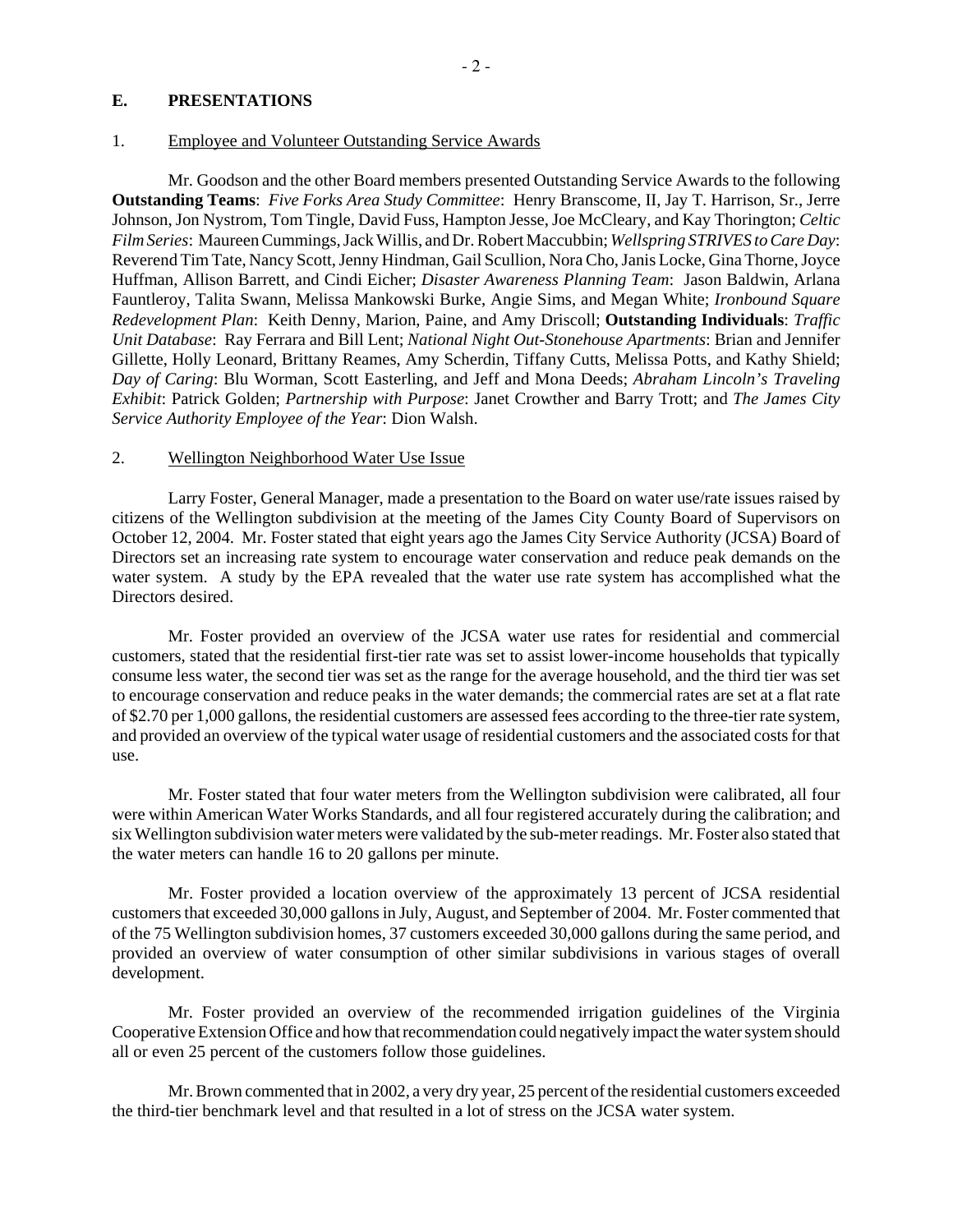Mr. Foster stated that the original covenants recorded for the Wellington subdivision prohibits the installation of automatic irrigation systems. Mr. Foster stated that the developer came back with a new proposal for the covenants for the installation of drip irrigation systems covering no more than 30 percent of the parcel, except within the Virginia Department of Transportation Right-of-Ways where pop-up heads would be permitted. Mr. Foster stated that staff agreed to only 30 percent irrigation of the lot size in the hopes of encouraging use of drought-resistant plants and mulch to reduce the irrigation demands in support of water conservation efforts.

Mr. Foster stated that approximately 50 percent of the currently developed Wellington subdivision lots have irrigation systems, they are all pop-up heads, and the systems appears to cover more than 30 percent of the parcel.

Mr. Foster stated that staff discovered today that the second covenant amendment permitting drip irrigation in the Wellington subdivision had not been recorded.

Mr. Harrison inquired if the original covenant is binding on Wellington because the amendment has not been recorded.

Mr. Foster stated that is correct.

Mr. Harrison stated that the original covenant does not permit irrigation and recalls that in 2000 the Board wanted to prevent outdoor watering in the Wellington and Colonial Heritage by irrigation systems using JCSA water and encouraged the subdivisions to use water retention ponds as an irrigation water supply.

Mr. Rogers stated that the County was a party to the initial covenants, the JCSA Water Conservation Coordinator brought forward an amendment to the Wellington subdivision covenants to allow permit drip irrigation and it was approved by the Board. As staff reviewed JCSA records, it was determined that the covenant amendment had not been recorded in the Clerk's Office.

Mr. Rogers stated that the Board has committed to support drip irrigation in the Wellington subdivision and needs to get the amendment to the covenants recorded so it will be effective between all the property owners.

Mr. Goodson inquired that when the citizens purchased their homes, what covenants did they know of.

Mr. Rogers stated that the recorded covenants indicate that irrigation is not allowed.

Mr. Harrison inquired how to proceed.

Mr. Foster stated that the Homeowners Association (HOA) is responsible for enforcing the covenants, and that the HOA is still in control of the developer.

Mr. Harrison requested verification that the County is a partner in that.

Mr. Rogers affirmed that the County is a party to the initial Declaration.

Mr. Foster stated that the Board referred the issue to the Water Conservation Committee. The first meeting of that Committee will be on October 27 and Wellington subdivision representatives have been invited to that meeting. The Water Conservation Committee will come back to the Board with any recommendations.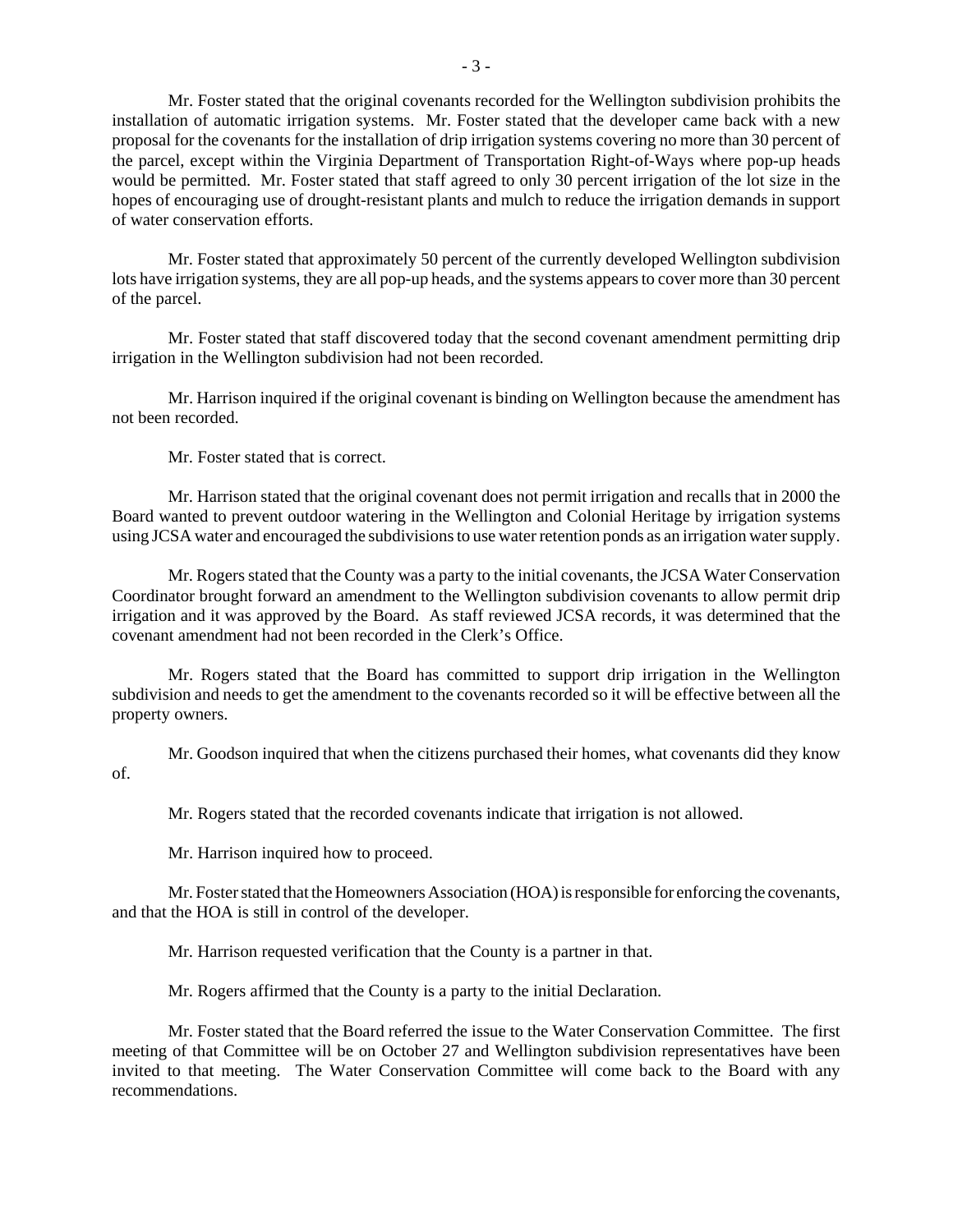Mr. McGlennon inquired how the covenants could be disclosed to the homeowners yet disregarded and also encouraged by the developer to install sod and therefore need to water the sod.

Mr. Foster stated that residents of Wellington will be speaking to the Board and may be able to provide insight into the developer's role.

#### **C. PUBLIC COMMENT**

1. Mr. Tom Haywood, 3936 Penzance Place, made a presentation to the Board, stated concern about the low benchmark for the third tier, stated that he did research and spoke with the Water Conservation Coordinator and presented his findings on the water consumption rates for residential customers per quarter, stated concern that the numbers indicate that an average family of three will consistently broach into the thirdtier rate, and commented on the disadvantages of wells for irrigation.

2. Mr. Vincent Clifton, 8404 Attleborough Way, requested information regarding the Outdoor Water Use Ordinance exemption policy.

Mr. Foster stated that an exemption from the Outdoor Water Use restrictions is applicable to the use of water, not an exemption of water fees; it is available for the initial 60-day establishment of new lawns, and is in effect between May 1 through September 30.

3. Mr. Edmond Brown, 8400 Down Patrick Way, stated that he is a new resident and JCSA customer, that he was not made aware of rules and regulations governing service, suggested that the County use Newport News water if there is such a water shortage in James City County, and stated that the water utility rate unreasonable.

4. Mr. George Safka, 3905 Leicester South, stated concern that the covenant is limited to drip irrigation and not pop-up irrigation systems.

Mr. Goodson stated that the covenants on record do not permit any irrigation systems.

Mr. Safka inquired if the amendment to the covenants that staff is going to record limits irrigation systems to drip only and what is to be done about all the pop-ups installed.

Mr. Goodson stated that the covenants are a part of the deed and recommended citizens check with their realtors and closing attorneys.

Mr. Safka inquired if he will have to remove the \$3,500 pop up irrigation system.

Mr. Goodon recommended he check with his realtor.

Mr. Brown requested clarification on his belief that it is not the practice of the County to enforce neighborhood covenants, that responsibility resides with the Homeowners Association and citizens can approach the HOA to seek relieve in civil court matters.

Mr. Rogers stated that is the general rule, however, in Wellington the County is a property owner and also a party to the Declaration of Covenants. When the developer began to develop the property there were questions raised about the proffers and as part of its settlement the Board entered into a Declaration of Covenants with Wellington where Wellington identified how it would construct the development. The Public Use Site was conveyed to the County. As a property owner, the County has a right to enforce the covenants just like the HOA does.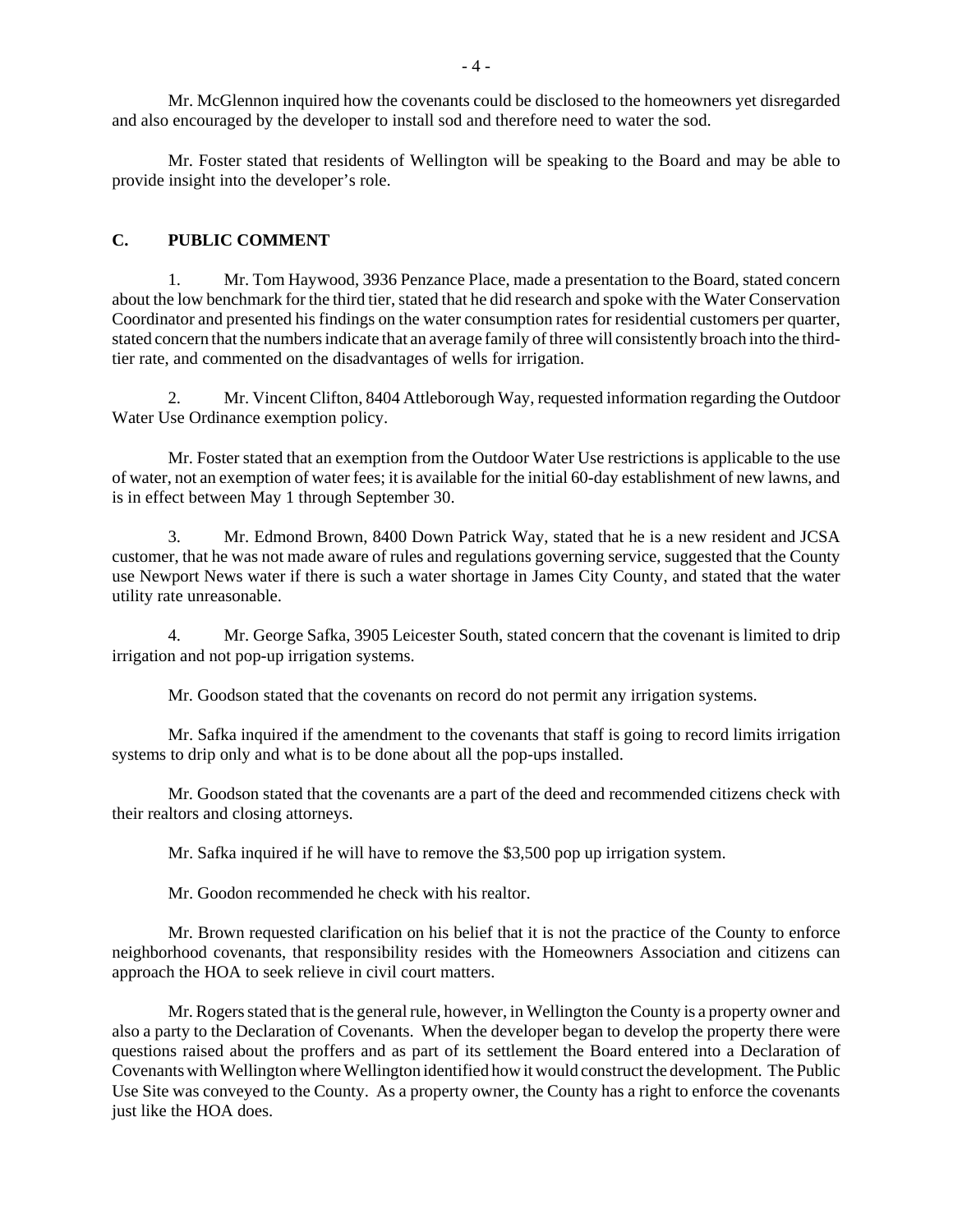Mr. McGlennon inquired in this particular case where covenants reflect preference of developer and it translates into the homeowners. The County has a significant public policy interest in this particular instance of water conservation and the Board does not want to have the HOA disregard the covenants in this instance.

Mr. McGlennon stated concern that the HOA is being operated by the developer and not by the people living there. He also stated concern that a homeowner purchases from the developer and does not have a clear understanding of the covenants that drip-irrigation is the only acceptable irrigation and it may only cover 30 percent of the lot.

Mr. Harrison stated that he shares the same concerns.

Mr. McGlennon requested that staff ensure the developer discloses and enforces the covenants, and find out if the developer is going to mitigate this situation.

Mr. Rogers stated that generally the County relies on the HOA to enforce covenants. This particular case is unique and if the HOA is not going to enforce the covenants, the County for the reasons stated in the Declaration, could step forward and have the ability to enforce the covenants.

5. Mr. Bobby Brady, 3977 Penzance Place, concurred with citizens' comments that the tiered water system needs to be addressed, stated concern that staff is not responsive to his voiced concerns and recommendations, provided an overview of his recent water bill to previous water bills, suggested that the original meter is not reading accurately as a temporary meter registered water flow at two-thirds the rate of the other meter, and requested staff reply to his letters.

Mr. Goodson inquired if Mr. Brady has a sub-meter.

Mr. Brady stated that he has the original water meter put in by the developer.

Mr. Foster stated that after calibration, if it is determined that a meter is reading accurately, it is put back into place.

Mr. Foster clarified the figures provided by the Water Conservation Coordinator to Mr. Haywood.

Mr. Foster apologized to Mr. Brady and stated that he would contact him and follow up on his subsequent inquiries.

6. Mr. Joseph Beck, 3929 Penzance Place, stated that he was informed that irrigation was not initially permitted, however, the Wellington subdivision model home had an irrigation system in it and the rest of the subdivision soon followed, commented that his water bill is higher than his electric bill, stated that he understands the Board's desire to conserve water, however, extreme conservation efforts such as the benchmark for the third tier is unreasonable.

7. Ms. Derryn Webster, 8436 Ashington Way, commented that when she purchased her home she was informed that irrigation systems were not permitted and she tried unsuccessfully to seed a lawn, the model unit on the corner got an irrigation system and she was told that the HOA had gotten the covenants amended and irrigation systems were permitted, however, they were not told only drip irrigation systems are acceptable; stated that she presumed approval of the type of irrigation system when a permit was obtained to install the system. Ms. Webster stated concern that her water usage jumped approximately 55 thousand gallons with the installation of the irrigation system.

8. Mr. David Smith, 103 Burgundy Road, Director of Marketing and Sales for Oleta Coach Lines, stated that he believes his organization is being discriminated against by the County; stated that a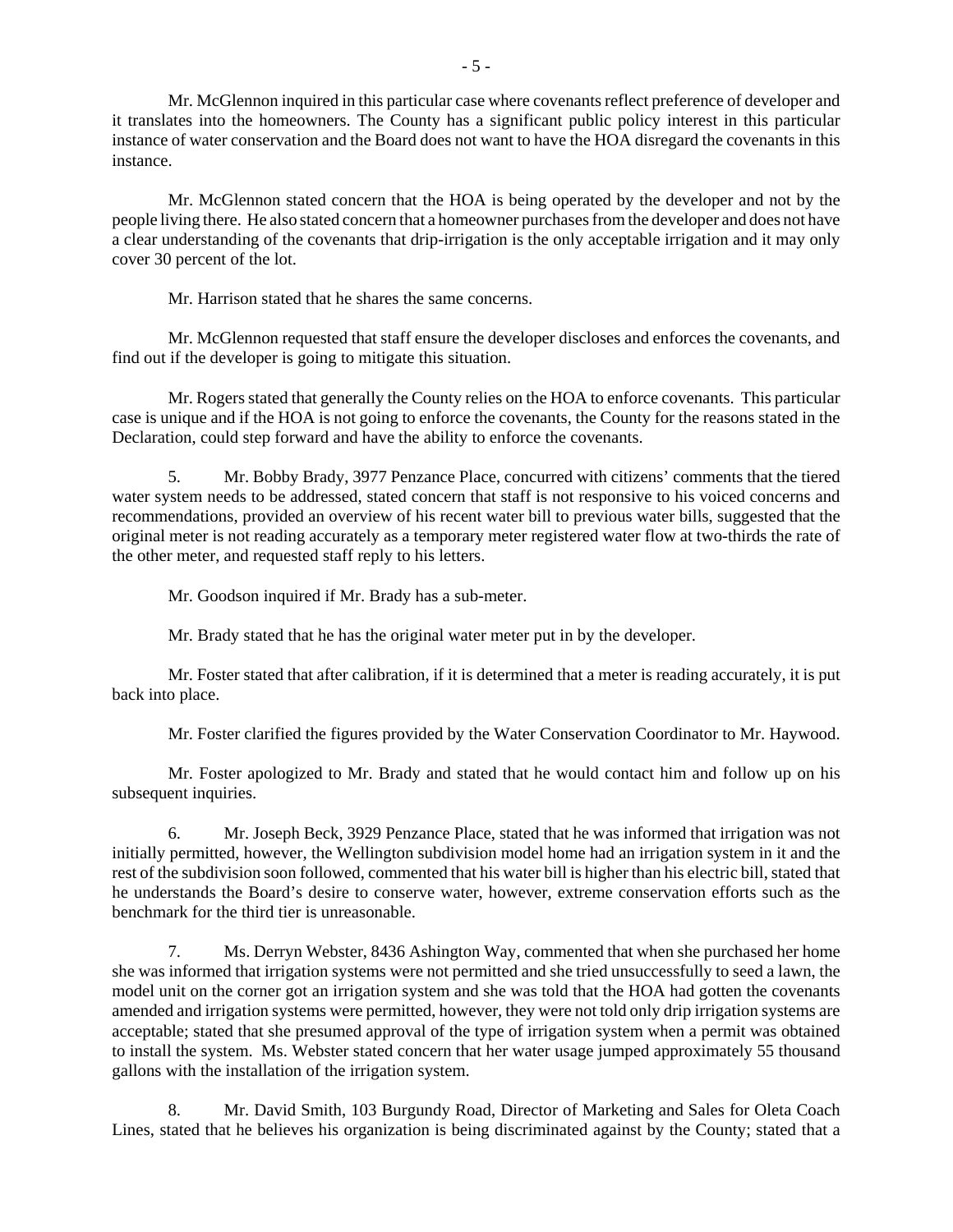recent charter engagement was cancelled by a long-standing client because Williamsburg Area Transport (WAT) was able to give a substantially lower price for the same service.

Mr. Wanner read a letter dated October 15, 2004, addressed to Mr. Smith in response to his comments made on October 12, 2004, before the Board. Mr. Wanner responded that the trips in questions were provided to the College of William & Mary ("College") in accordance to the contractual obligation with the College; responded that Williamsburg Area Transport (WAT) will not provide charter services beyond its legal responsibility; stated that contract with the College is still in place and as the organizations go through the reworking of the agreement, WAT will be sensitive to be sure WAT will not compete unfairly with a private company.

Mr. Goodson inquired if the College was using its own buses for transportation service prior to the contractual agreement with WAT.

Mr. Wanner stated that the College did use its own bus fleet and when not available they turned to the private sector to provide the service.

9. Mr. Ed Oyer, 139 Indian Circle, commented on the upcoming Bond Referendum and the decisions of other Hampton Roads jurisdictions regarding school facilities based upon the feedback of its citizens; commented on a recommendation that the school administrators work in the temporary trailers while students utilize the school facilities; and commented on a media articles regarding the quality of school education being related the involvement of the parents.

10. Mr. Ty Elliott, 8401 Tynemouth Way, requested clarification on Board actions to resolve the concerns of the JCSA residential customers in the Wellington subdivision, commented that Mr. Foster's presentation is a good start and there needs to be clarification on the background on the setting of the tier levels and rates, commented on the advantages and disadvantages of private wells for irrigation, and stated that both sides of the Wellington water issue can take steps to mitigate the situation, and requested information on what steps the Board and staff will do to mitigate the situation and what can citizens expect.

Mr. Goodson inquired what rationale the Board used in setting the tier water-usage rates.

Mr. Foster stated that the adjustments to the rates were made while maintaining a revenue-neutral adjustment focusing on the encouragement of water conservation and reducing peak demands.

Mr. Goodson inquired if an adjustment to one tier would have an impact on the rates or levels of the other tiers.

Mr. Foster stated that a certain level of revenue has to be met and adjustments to a tier would impact the other tiers.

Mr. Goodson inquired if the tiered water-usage rate system, as a part of the water conservation program for the County, was used in the application and subsequent approval for a ground water desalinization plant permit.

Mr. Foster stated the permit for the groundwater desalinization plant includes a Water Conservation Plan to encourage water conservation.

The Board and staff briefly discussed the permit for the groundwater desalinization plant and the philosophical intent for water conservation. The Board also discussed the need for a Public Hearing should the Board wish to make an adjustment of the three-tier water system, inability to adjust rates retroactively, what would be required to adjust rates mid-year, inability to adjust rates for specific customers or group of customers.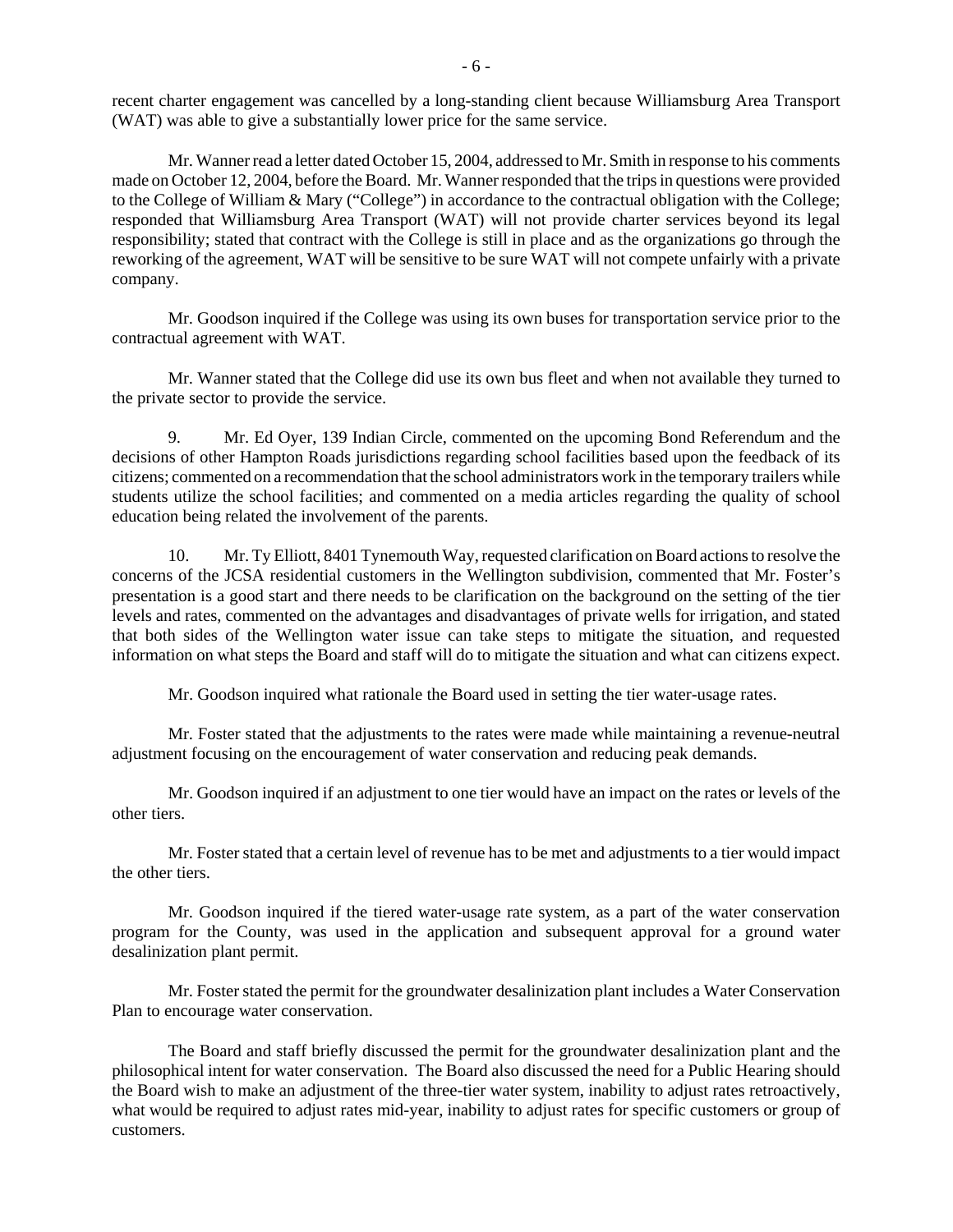Mr. Rogers stated that the rate structure must have a reasonable relationship to a legitimate governmental objective, which the Board has with the three-tier rate structure and cannot apply that tier-rate structure in a manner that is not uniform across the board for all property owners; a waiver of the tier structure for those that get a waiver for outdoor watering is not valid because one would invalidate the other.

Mr. Goodson inquired if a credit can be provided.

Mr. Rogers stated that the rate structure must be applied in a manner that is uniform across the board for all owners, unless the JCSA can find fault such as a mistake made or the water was not used.

Mr. Goodson inquired if JCSA has found any fault with any excessive bills.

Mr. Foster stated that an unknown leak has not been found and therefore adjustment to fees cannot be made.

Mr. Goodson inquired if there are any restrictions in the installation and use of private wells.

Staff stated that there are no restrictions on the installation and use of private wells for irrigation, however, there are restrictions on the installation and use of private wells when public water is available.

Mr. McGlennon stated that he strongly supports the County's water conservation efforts, commented that most of the County can function within the confines of those efforts. He also stated concern about the anomaly within the Wellington subdivision, and there may be an issue with the responsibility of the developer in its failure to communicate those requirements and enforcement of those covenants. He further stated that the Board is expecting response and recommendations of the Water Conservation Committee, and inquired when the Board may expect a reaction to the situation.

Mr. Foster stated that he anticipates bringing something back by the second meeting in November.

Mr. McGlennon requested staff take steps to ensure that the HOA informs new residents of the Wellington subdivision of the policies of the County and JCSA.

Mr. Harrison inquired what steps the County can take as a participant in the enforcement of covenants against the developer for the improper installation of irrigation systems beyond 30 percent of the lot.

Mr. Rogers stated that his comments on this matter are restricted to what the County can do. The County has enforcement powers under the covenant that runs with the land the County owns in the Wellington subdivision and can enforce the covenants against the HOA or anyone who installs the system. Mr. Rogers commented that any action against the developer would have to come from one or more of the Wellington subdivision owners.

The Board inquired if a permit is required for the installation of an irrigation system on private property and if the JCSA is made aware of installations of irrigation systems.

Staff stated that a permit is not required for the installation of an irrigation system on private property and the JCSA is not always made aware of irrigation system installations; nor is it general practice for the JCSA field staff to be aware of the specifics contained in the covenants of subdivisions.

The Board inquired if the Geographic Information System (GIS) system could be utilized by the JCSA to identify lots that that have covenants with the County as a party.

Mr. Foster stated that is something that could be incorporated into the JCSA computer system.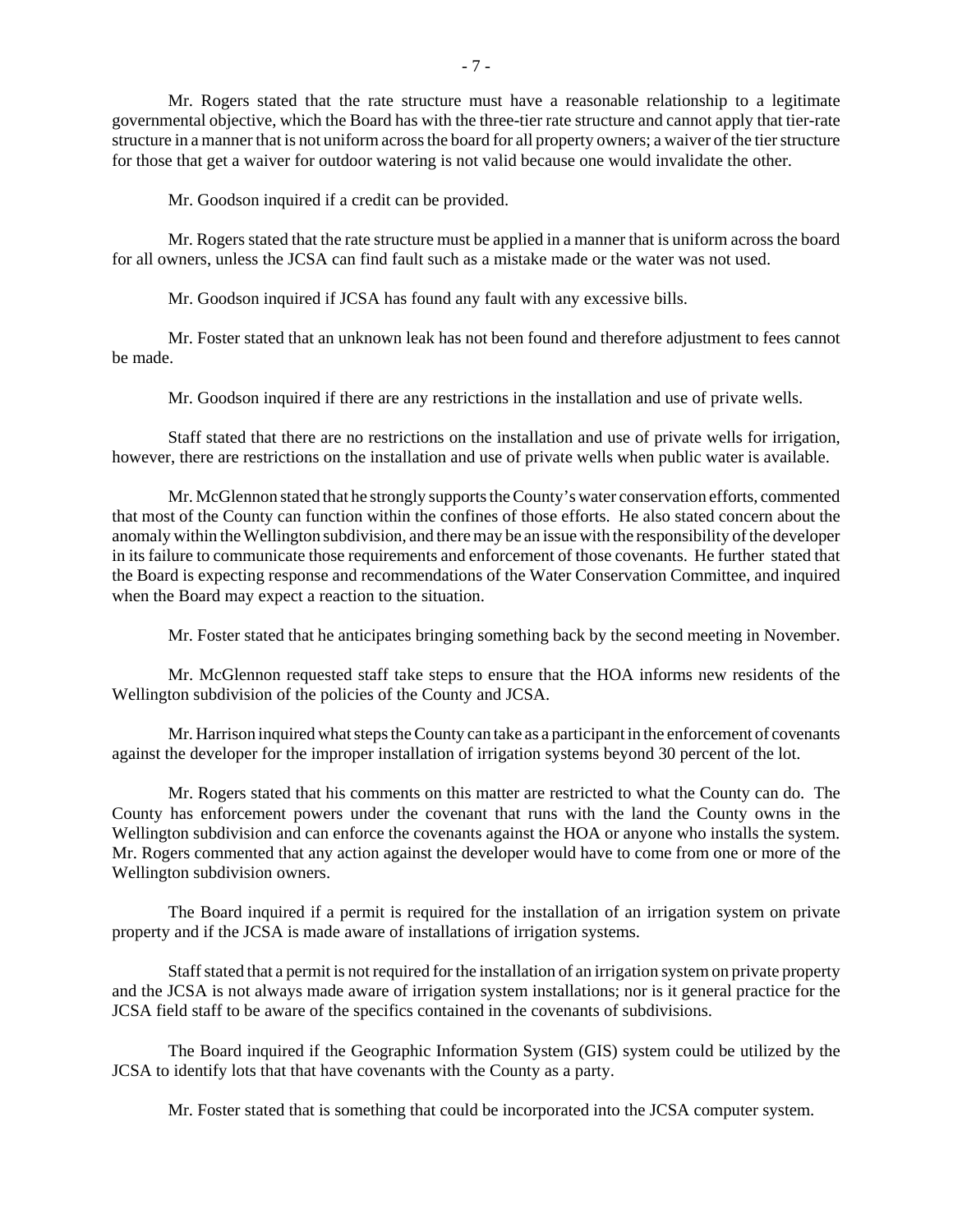Mr. McGlennon inquired if the future developments will have HOAs that will enforce covenants concerning water conservation and is that a good mechanism to enforce water conservation through.

Mr. Foster stated that it will be a while before such developments get to the point were staff can make that determination.

Mr. Bradshaw inquired if the Wellington subdivision covenants prohibit the installation of irrigation wells.

Mr. Rogers stated that the Wellington subdivision covenants do no restrict the installation of irrigation wells.

Mr. Foster stated that staff researched the news media notifications of the water-use rate system and noted that the last run was in mid-June, stated that citizens have provided good suggestions for notification to new residents of the JCSA rules and regulations, and from those suggestions, staff has developed a new account information packet that has basic information regarding the rules and regulations that will be left on the doors or mailboxes of new accounts.

Mr. McGlennon requested a reply to the citizen's comment that Newport News has an unlimited water supply, and commented that such a statement does not account for the efforts of Newport News to develop a reservoir to meet its water needs.

Mr. Foster stated that Newport News does not have an unlimited supply of potable water and they are facing an anticipated water supply shortage in 2011 or 2012.

11. Mr. Richard Costello, Water Conservation Committee Chairman, stated that a special meeting has been called for October 27 and the regular meeting of the Committee will be held on November 18. The Committee anticipates some recommendations may be presented, and stated that the question of permits for the installation of irrigation systems will be researched.

# **G. CONSENT CALENDAR**

Mr. Brown made a motion to adopt the minutes on the Consent Calendar.

On a roll call vote, the vote was: AYE: Bradshaw, Harrison, Brown, McGlennon, Goodson (5). NAY: (0).

1. Minutes - October 12, 2004, Regular Meeting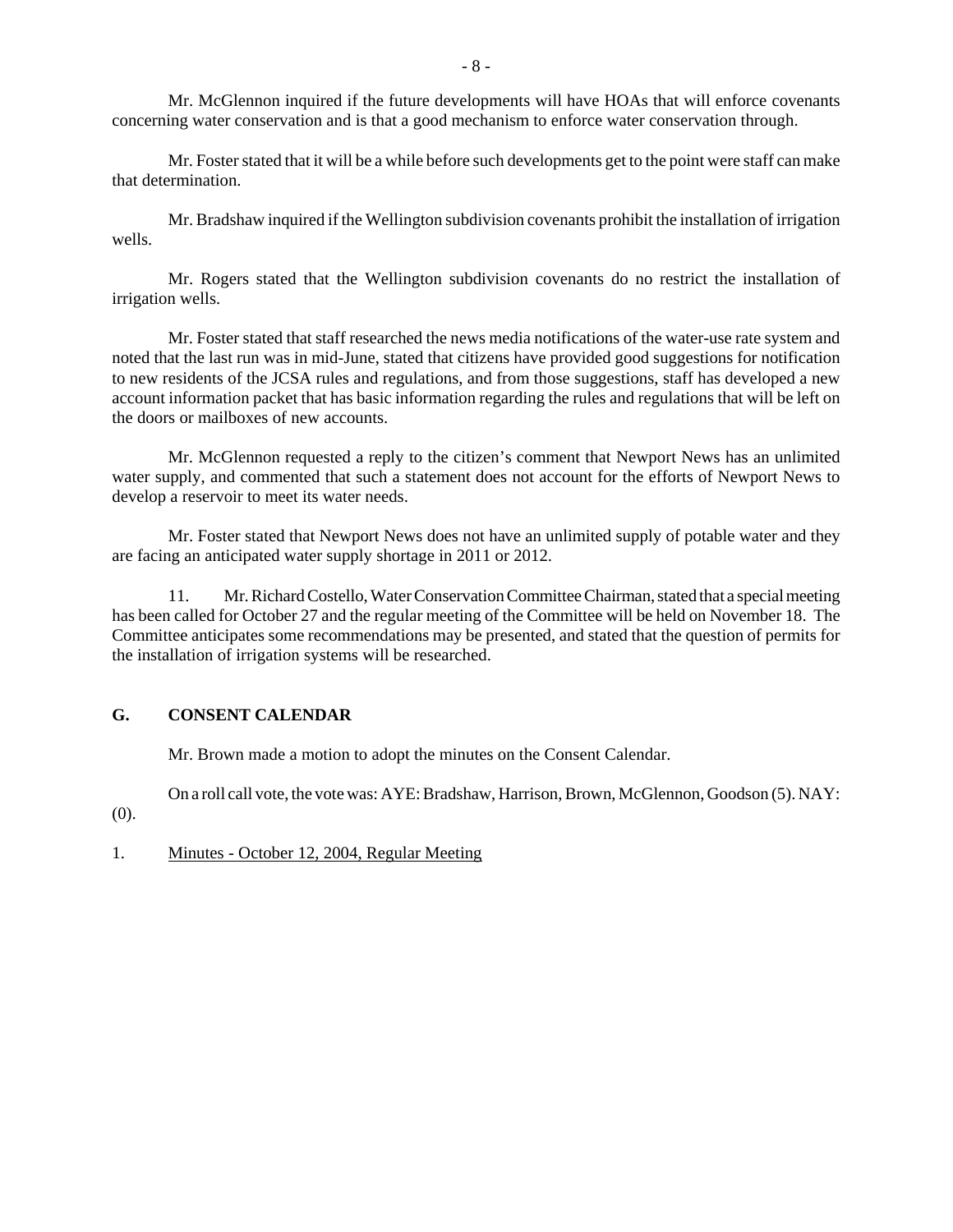#### **H. PUBLIC HEARINGS**

#### 1. Case No. SO-002-04. Subdivision Ordinance Amendment: Utility Inspection Fees

Mr. Larry M. Foster, General Manger of the James City Service Authority, presented a change to the Subdivision Ordinance to change when utility inspection fees are collected from developers in the County to coincide with an amendment to the James City Service Authority Regulations Governing Utility Service.

Mr. Foster stated the proposed amendment allows the JCSA to issue the Certificate to Construct at a different phase of the development process rather than at the time of land-disturbing permit, as many of the development's land disturbance can commence weeks or months before the need for utility plans arise.

Mr. Foster requested the Board adopt the ordinance following a Public Hearing on the proposal.

Mr. Brown inquired if any other action is being recommended with this proposal other than to make the process easier for applicants by separating the two approval processes and changing when the Certificate to Construct is issued.

Mr. Foster stated that there are no changes to the amount of the inspection fees.

Mr. Goodson opened the Public Hearing.

As no one wished to speak to this matter, Mr. Goodson closed the Public Hearing.

Mr. Brown made a motion to adopt the ordinance.

On a roll call vote, the vote was: AYE: Bradshaw, Harrison, Brown, McGlennon, Goodson (5). NAY:

(0).

#### 2. Conveyance of Easement - Jolly Pond Road

Mr. Rogers stated that Mr. and Mrs. Dwight Smith would like electric service to their property located near the school bus garage on Jolly Pond Road. In order to get service, a utility easement would be required across the Freedom Park property from the school bus garage along Jolly Pond Road. The Smiths have delivered a check to the County to cover the cost associated with conveying the property to be used as a utility easement to the Dominion Virginia Power.

Staff recommends the Board approve the resolution authorizing the County Administrator to execute the Deed of Easement on behalf of the County.

Mr. Goodson opened the Public Hearing.

As no one wished to speak to this matter, Mr. Goodson closed the Public Hearing.

Mr. McGlennon made a motion to adopt the resolution.

On a roll call vote, the vote was: AYE: Bradshaw, Harrison, Brown, McGlennon, Goodson (5).  $NAY: (0)$ .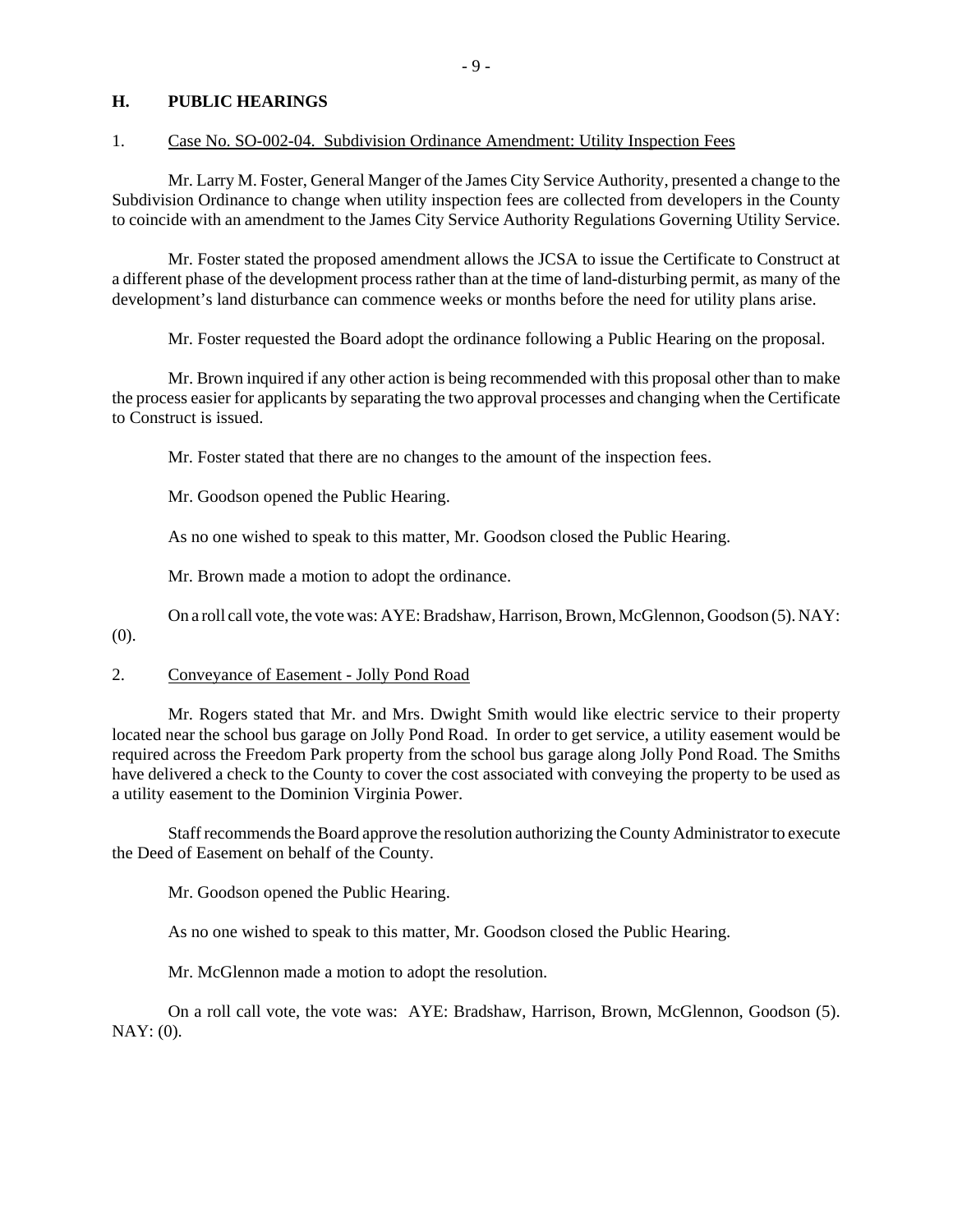# **R E S O L U T I O N**

#### CONVEYANCE OF EASEMENT - JOLLY POND ROAD

- WHEREAS, James City County owns 675.64 acres commonly known as 5537 Centerville Road and designated as Parcel No. (1-9) on James City County Real Estate Tax Map No. (30-1); and
- WHEREAS, Dominion Virginia Power requires a 30-foot utility easement in order to provide domestic electrical service to a single-family home to be constructed on Jolly Pond Road by Dwight E. Smith and Joan B. Smith (Mr. and Mrs. Smith); and
- WHEREAS, based on estimate of current market value performed by the County's Real Estate Assessment Division, Mr. and Mrs. Smith delivered to the County a check in the amount of \$2,050 as the value of the easement to be conveyed by the County to Dominion Virginia Power; and
- WHEREAS, the Board of Supervisors, following a Public Hearing, is of the opinion that it is in the public interest to convey a utility easement to Dominion Virginia Power in exchange for the \$2,050 paid by Mr. and Mrs. Smith.
- NOW, THEREFORE, BE IT RESOLVED that the Board of Supervisors of James City County, Virginia, hereby authorizes the County Administrator to execute the Right-of-Way Agreement and such other documents necessary to convey a utility easement to Dominion Virginia Power in exchange for \$2,050 paid by Dwight E. Smith and Joan B. Smith.
- 3. Transportation Equity Program for the 21st Century (TEA-21), Fort Magruder Grant Application

Mr. O. Marvin Sowers, Jr., Director of Planning, stated that John V. Quarstein of the Virginia War Museum has requested the Board's endorsement of a Transportation Enhancement Program Grant application for the rehabilitation and interpretation of Fort Magruder.

Mr. Sowers recommended approval of the resolution.

Mr. Goodson opened the Public Hearing.

1. Mr. John Quarstein, Virginia War Museum, stated that Fort Magruder is a remnant of Civil War history and plans are underway for the preservation and interpretation of the Civil War battle of Williamsburg and requested the Board's support of the application.

As no one else wished to speak to this matter, Mr. Goodson closed the Public Hearing.

Mr. Harrison made a motion to adopt the resolution.

On a roll call vote, the vote was: AYE: Bradshaw, Harrison, Brown, McGlennon, Goodson (5). NAY: (0).

#### $-10-$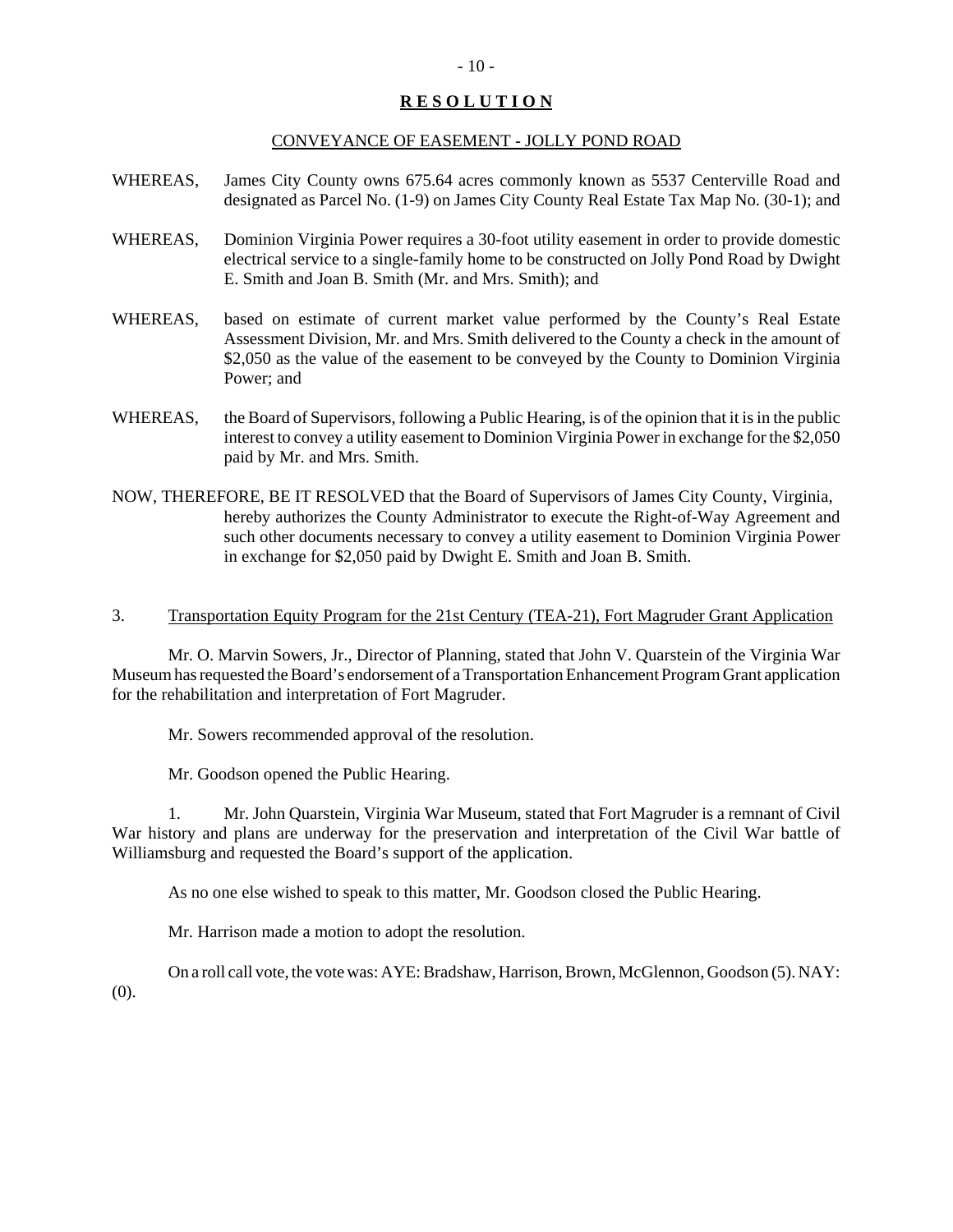#### **R E S O L U T I O N**

#### FORT MAGRUDER GRANT APPLICATION

- WHEREAS, the Virginia War Museum intends to file an application with the Virginia Department of Transportation (VDOT) for an Enhancement Grant for the rehabilitation and interpretation of Fort Magruder; and
- WHEREAS, in accordance with the Commonwealth Transportation Board construction allocation procedures, it is necessary that a request by resolution be received from the local government in order for VDOT to program an Enhancement Grant project in the County of James City; and
- WHEREAS, the Virginia War Museum hereby agrees to pay 20 percent of the total cost for planning and design, right-of-way, and construction of this project contingent upon entering into an acceptable reimbursement agreement with VDOT, and that, if the Virginia War Museum subsequently elects to cancel this project, the Virginia War Museum hereby agrees to reimburse VDOT for the total amount of the costs expended by the Department through the date the Department is notified of such cancellation.
- NOW, THEREFORE, BE IT RESOLVED that the Board of Supervisors of James City County, Virginia, requests the Commonwealth Transportation Board establish a project for the rehabilitation and interpretation of Fort Magruder, as described in the application submitted by the Virginia War Museum.

#### **I. BOARD CONSIDERATION**

1. Case Nos. Z-5-04/MP-5-04. New Town Sections 3 and 6 Rezoning and Master Plan and Case No. MP-8-04. New Town Sections 2 and 4 Master Plan Amendment (deferred from October 12, 2004)

Ms. Karen Drake, Senior Planner, stated that on October 12, 2004, the Board deferred action on the application of Greg Davis and Tim Trant of Kaufman & Canoles on behalf of New Town Associates LLC, to rezone 69.2 acres in Sections 3 & 6 from R-8, Rural Residential with proffers, and MU, Mixed Use with proffers, to MU, Mixed Use with proffers, to construct a maximum of 470 dwelling units with an overall density cap of 4.5 dwelling unites per acre and construct a maximum of 220,000 nonresidential square feet at a location adjacent to Ironbound Road and located west of the intersection of Ironbound Road and Monticello Avenue and further identified as Parcel Nos. (1-50), (1-57), (24-6), and (24-1A) on the James City County Real Estate Tax Map No. (38-4). Also, the New Town Sections 2 and 4 Master Plan will be amended by transferring 150 dwelling units and 70,000 nonresidential square feet to Sections 3 & 6.

Ms. Drake stated that staff has met with the applicant to review the voluntary cash school facility proffer and recommended the Board approve the applications and accept the revised voluntary proffers.

Mr. Bradshaw stated appreciation for the efforts of the staff and the applicant to address the issues raised on October 12 and recommended consideration of a cash proffer policy be reviewed for future applications.

Mr. McGlennon thanked the staff and the applicant for the indulgence of a deferral and echoed Mr. Bradshaw's comments concerning the consideration of a cash proffer policy, and stated concern that the application seems to have passed the adequate public facilities test yet a recent meeting of parents a focus of conversation was on the overcrowding issues at the schools.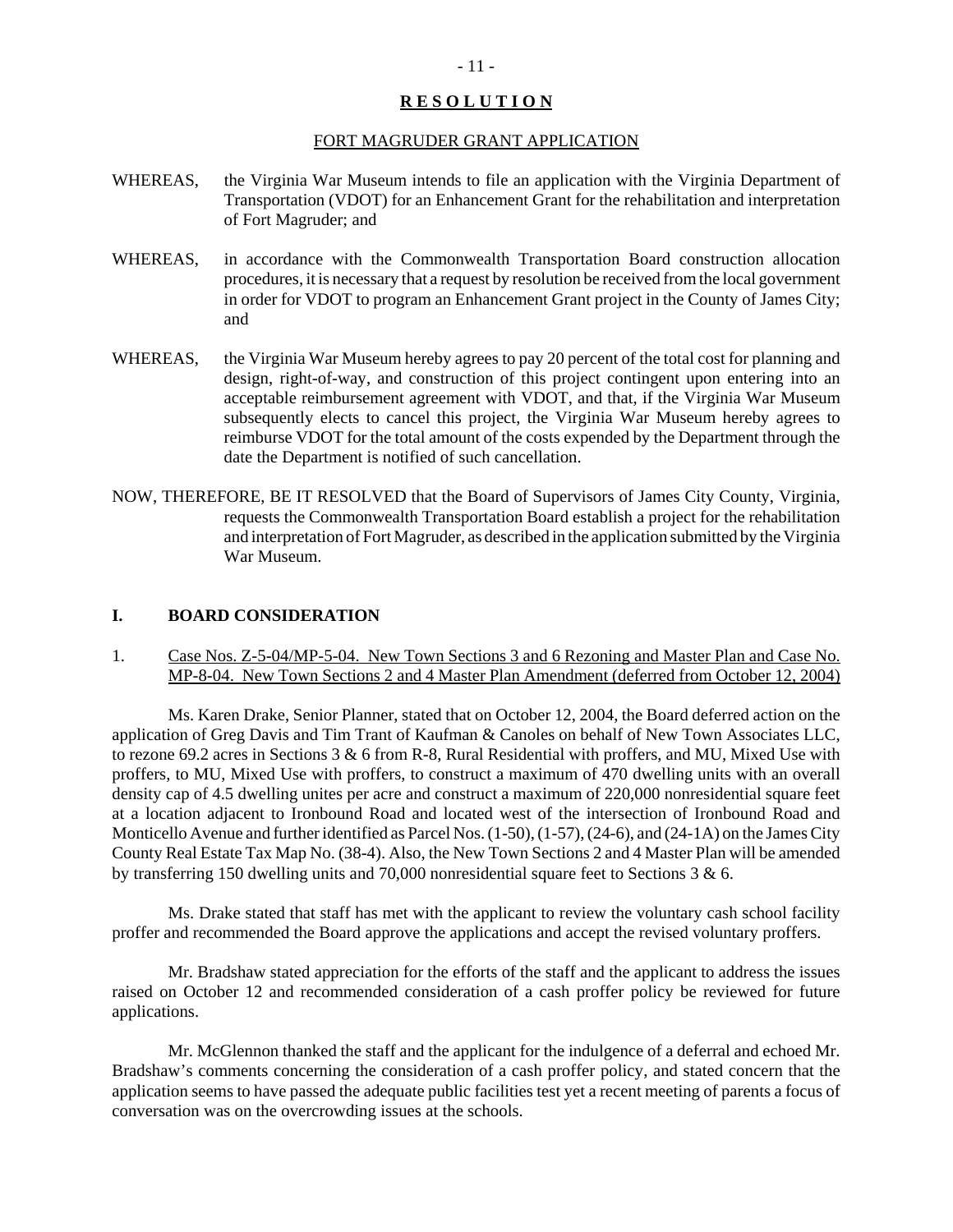Mr. Harrison stated concern that future cash proffers consider the facility and operating costs of doing business, stated appreciation for the vision of New Town; and stated reluctance at approving a development that is going to increase the impacts to public facilities such as the schools.

Mr. Bradshaw made a motion to adopt the resolution.

On a roll call vote, the vote was: AYE: Bradshaw, Brown, McGlennon, Goodson (4). NAY: Harrison (1).

#### **R E S O L U T I O N**

#### CASE NO. MP-8-04. NEW TOWN - SECTIONS 2 AND 4

- WHEREAS, in accordance with § 15.2-2204 of the Code of Virginia, and Section 24-15 of the James City County Zoning Ordinance, a Public Hearing was advertised, adjoining property owners were notified, and a hearing was scheduled on Case No. MP-8-04 for the rezoning of approximately 91 acres from MU, Mixed Use, with proffers, to MU, with proffers; and
- WHEREAS, on September 13, 2004, the Planning Commission recommended approval of this application by a vote of 5-2; and
- WHEREAS, the property to be rezoned is identified as a portion of Parcel Nos. (1-50), (24-6), and (24-1A) on James City County Real Estate Tax Map No. (38-4), more particularly shown on the plan entitled "New Town Sections 2 and 4 Master Plan," prepared by AES Consulting Engineers, and dated June 1, 2004, with a revision date of September 1, 2004.
- NOW, THEREFORE, BE IT RESOLVED that the Board of Supervisors of James City County, Virginia, does hereby approve Case No. MP-08-04 and accepts the voluntary proffers.

#### **R E S O L U T I O N**

#### CASE NOS. Z-5-04/MP-5-04. NEW TOWN - SECTIONS 3 AND 6

- WHEREAS, in accordance with §15.2-2204 of the Code of Virginia, and Section 24-15 of the James City County Zoning Ordinance, a Public Hearing was advertised, adjoining property owners were notified, and a hearing was scheduled on Case No. Z-5-04 for the rezoning of approximately 70 acres from R-8, Rural Residential, with proffers, and MU, Mixed Use, with proffers, to MU, with proffers; and
- WHEREAS, on September 13, 2004, the Planning Commission recommended approval of this application by a vote of 5-2; and
- WHEREAS, the property to be rezoned is identified as a portion of Parcel No. (1-57) on James City County Real Estate Tax Map No. (38-4), more particularly shown on the plan entitled "New Town Sections 3 and 6 Master Plan," prepared by AES Consulting Engineers, and dated June 1, 2004, with a revision date of June 21, 2004.
- NOW, THEREFORE, BE IT RESOLVED that the Board of Supervisors of James City County, Virginia, does hereby approve Case Nos. Z-5-04/MP-5-04 and accepts the voluntary proffers.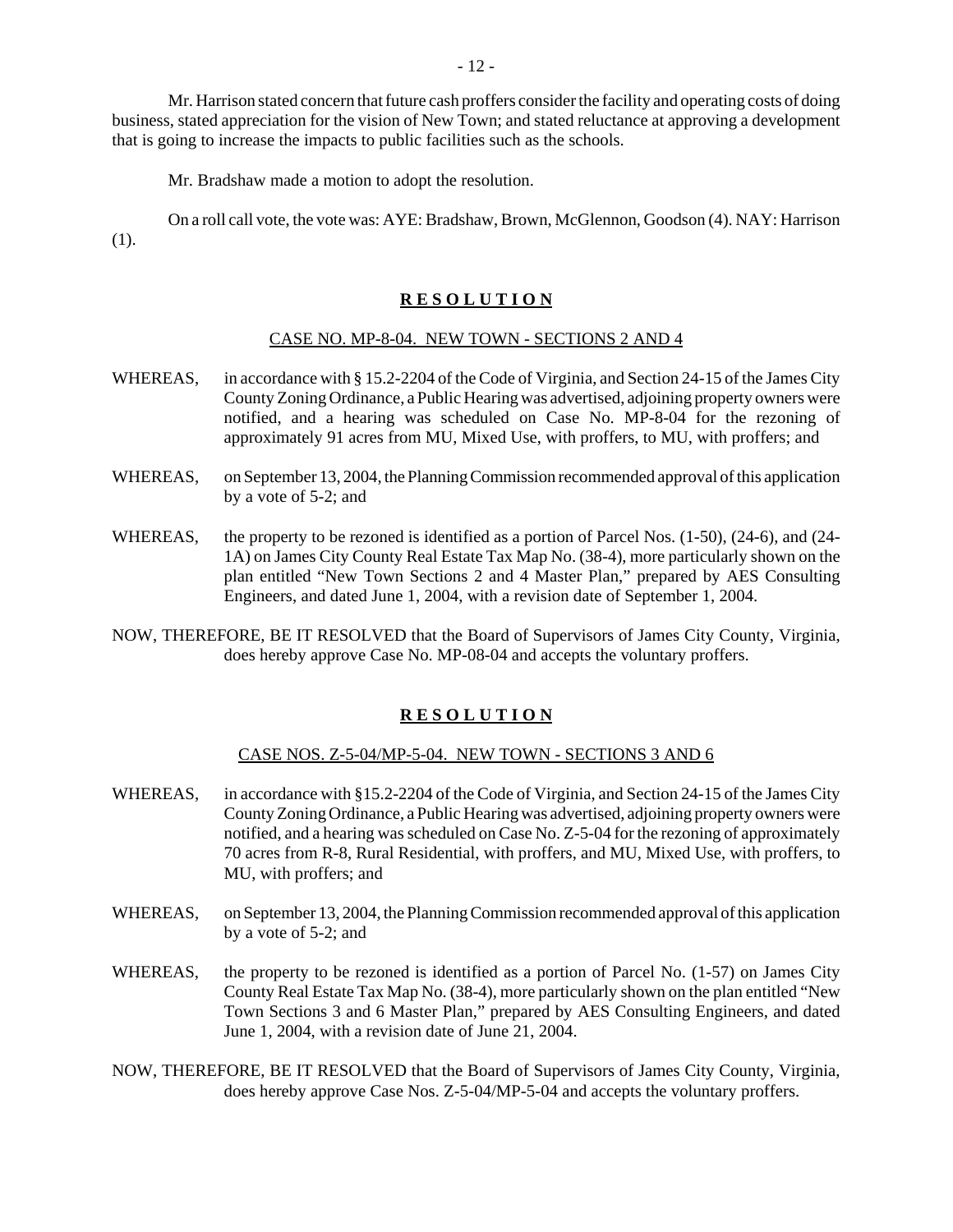#### **J. PUBLIC COMMENT**

1. Mr. Ed Oyer, 139 Indian Circle, stated that members of his neighborhood ensure that new residents are provided a copy of the covenants because often realtors and lawyers do not inform new homeowners of the covenants.

2. Mr. David Smith, 103 Burgundy Road, Director of Marketing and Sales for Oleta Coach Lines, inquired if the buses used by the County for charter service to the College of William & Mary are Federally funded, where the buses are fueled, where the buses are garaged, and through which insurance agency the buses are covered.

Mr. Wanner stated that no Federal funds are used to support the operation of buses used as charter services according to the contractual agreement with the College of William & Mary.

The Board and staff briefly discussed the contractual agreement with the College of William  $\&$  Mary, the funding sources, and transfer of bus service from a private operation through the College of William  $\&$ Mary to a public service through the contractual agreement.

Mr. Goodson requested Mr. Smith provide Mr. Wanner his questions for a response.

#### **K. REPORTS OF THE COUNTY ADMINISTRATOR**

Mr. Wanner recommended at the conclusion of the Board meeting, it adjourn until 7 p.m. on November 9, 2004.

Mr. Wanner recommended the Board recess briefly while the James City Service Authority Board of Directors concludes its meeting, then reconvene to go into Closed Session pursuant to Section 2.2- 3711(A)(1) of the Code of Virginia for the consideration of appointments of individuals to County Boards and/or Commissions, and Section 2.2-3711(A)(3) of the Code of Virginia to consider the acquisition of property for public use.

#### **L. BOARD REQUESTS AND DIRECTIVES**

Mr. Bradshaw stated that an informational meeting will be held at the Toano Middle School on October 27 at 7 p.m. regarding the upcoming Bond Referendum.

Mr. Bradshaw stated that the Norsemans celebrated its 25th anniversary in Norge this evening.

Recess 9:06 p.m.

Reconvene 9:16 p.m.

# **M. CLOSED SESSION**

Mr. Harrison made a motion to go into Closed Session pursuant to Section  $2.2\n-3711(A)(1)$  of the Code of Virginia for the consideration of appointments of individuals to County Boards and/or Commissions, and Section 2.2-3711(A)(3) of the Code of Virginia to consider the acquisition of property for public use.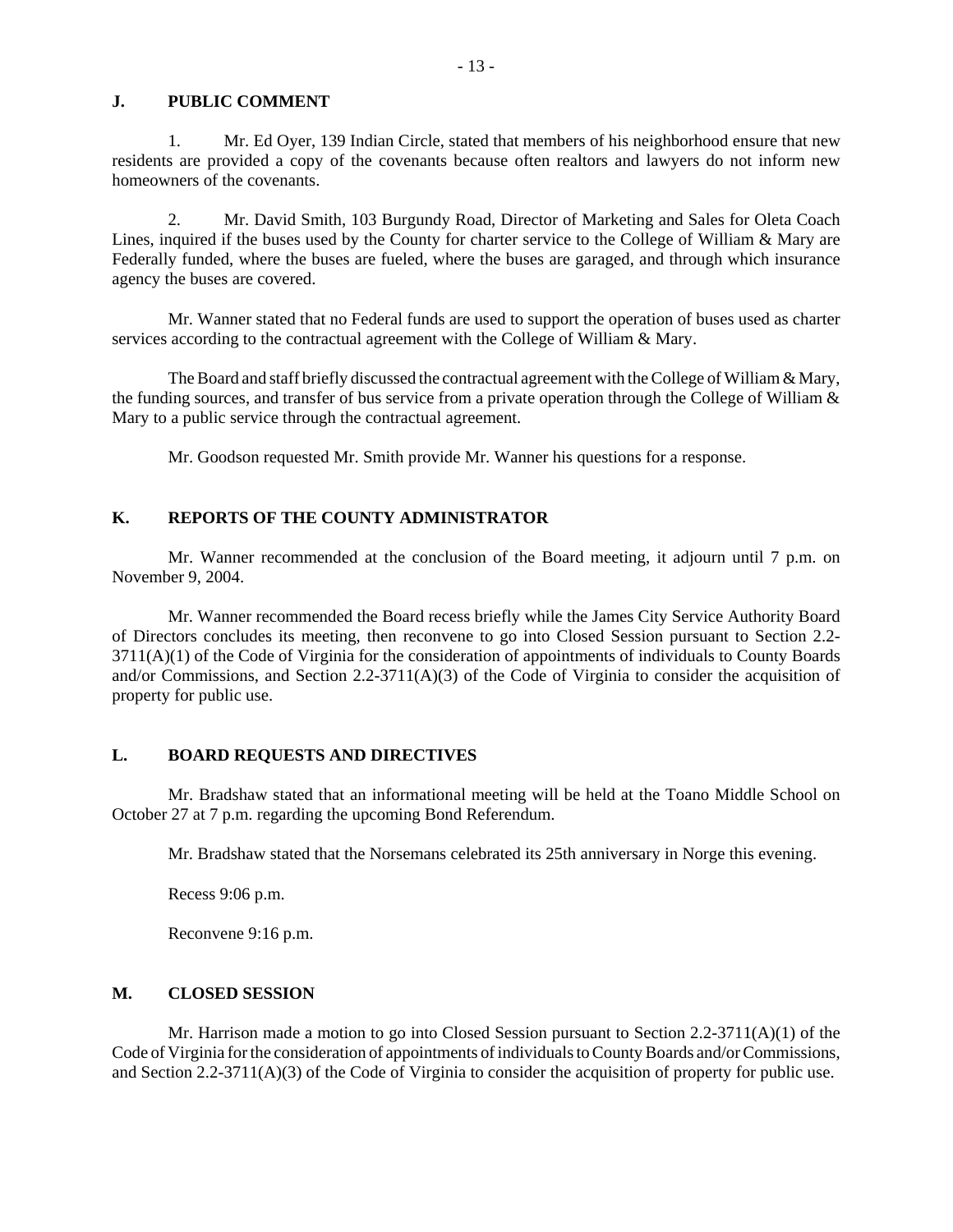On a roll call vote, the vote was: AYE: Bradshaw, Harrison, Brown, McGlennon, Goodson (5). NAY: (0).

Mr. Goodson adjourned the Board into Closed Session at 9:15 p.m.

Mr. Goodson reconvened the Board into Open Session at 10:13 p.m.

Mr. Harrison made a motion to adopt the Closed Session resolution.

On a roll call vote, the vote was: AYE: Bradshaw, Harrison, Brown, McGlennon, Goodson (5). NAY: (0).

#### **R E S O L U T I O N**

#### CERTIFICATION OF CLOSED MEETING

- WHEREAS, the Board of Supervisors of James City County, Virginia, (Board) has convened a closed meeting on this date pursuant to an affirmative recorded vote and in accordance with the provisions of the Virginia Freedom of Information Act; and
- WHEREAS, Section 2.2-3711 of the Code of Virginia requires a certification by the Board that such closed meeting was conducted in conformity with Virginia law.
- NOW, THEREFORE, BE IT RESOLVED that the Board of Supervisors of James City County, Virginia, hereby certifies that, to the best of each member's knowledge: i) only public business matters lawfully exempted from open meeting requirements by Virginia law were discussed in the closed meeting to which this certification resolution applies; and, (ii) only such public business matters were heard, discussed, or considered by the Board as were identified in the motions, Section 2.2-3711(A)(1), to consider personnel matters, the appointment of individuals to County boards and/or commissions; and Section  $2.2\n-3711(A)(3)$  to consider the acquisition of parcels of property for public use.

Mr. Harrison made a motion to reappoint Richard Miller to a three-year term on the Peninsula Emergency Medical Services Council, Inc., term to expire on October 31, 2007, and to appoint Page Warden to a four-year term on the Historical Commission, term to expire on August 31, 2008.

On a roll call vote, the vote was: AYE: Bradshaw, Harrison, Brown, McGlennon, Goodson (5). NAY: (0).

#### **N. ADJOURNMENT**

Mr. Harrison made a motion to adjourn.

On a roll call vote, the vote was: AYE: Bradshaw, Harrison, Brown, McGlennon, Goodson (5). NAY:

(0).

At 10:14 p.m., Mr. Goodson adjourned the Board until 7 p.m. on November 9, 2004.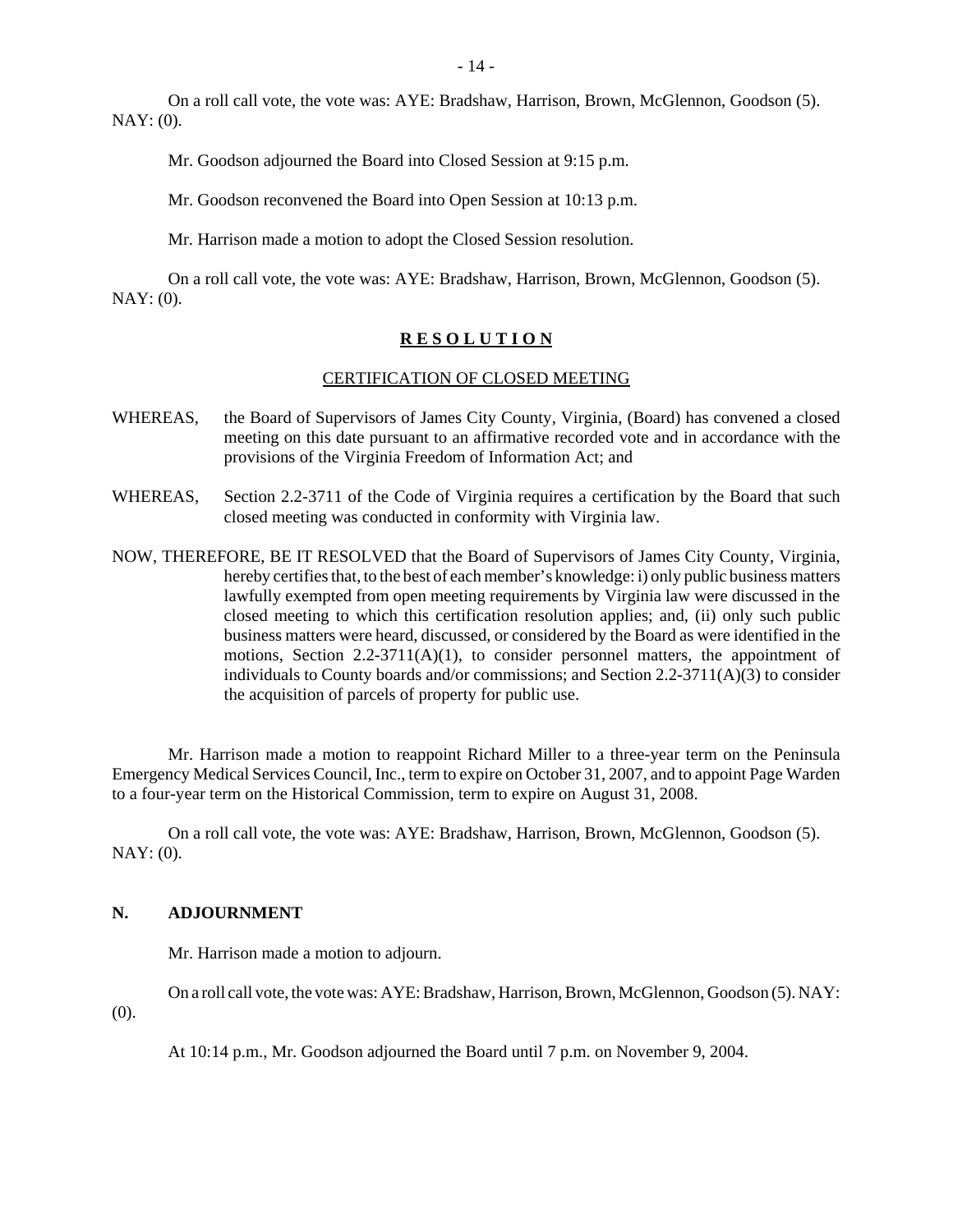Sanford B. Wanner Clerk to the Board

\_\_\_\_\_\_\_\_\_\_\_\_\_\_\_\_\_\_\_\_\_\_\_\_\_\_\_\_\_\_\_\_

102604bs\_2.min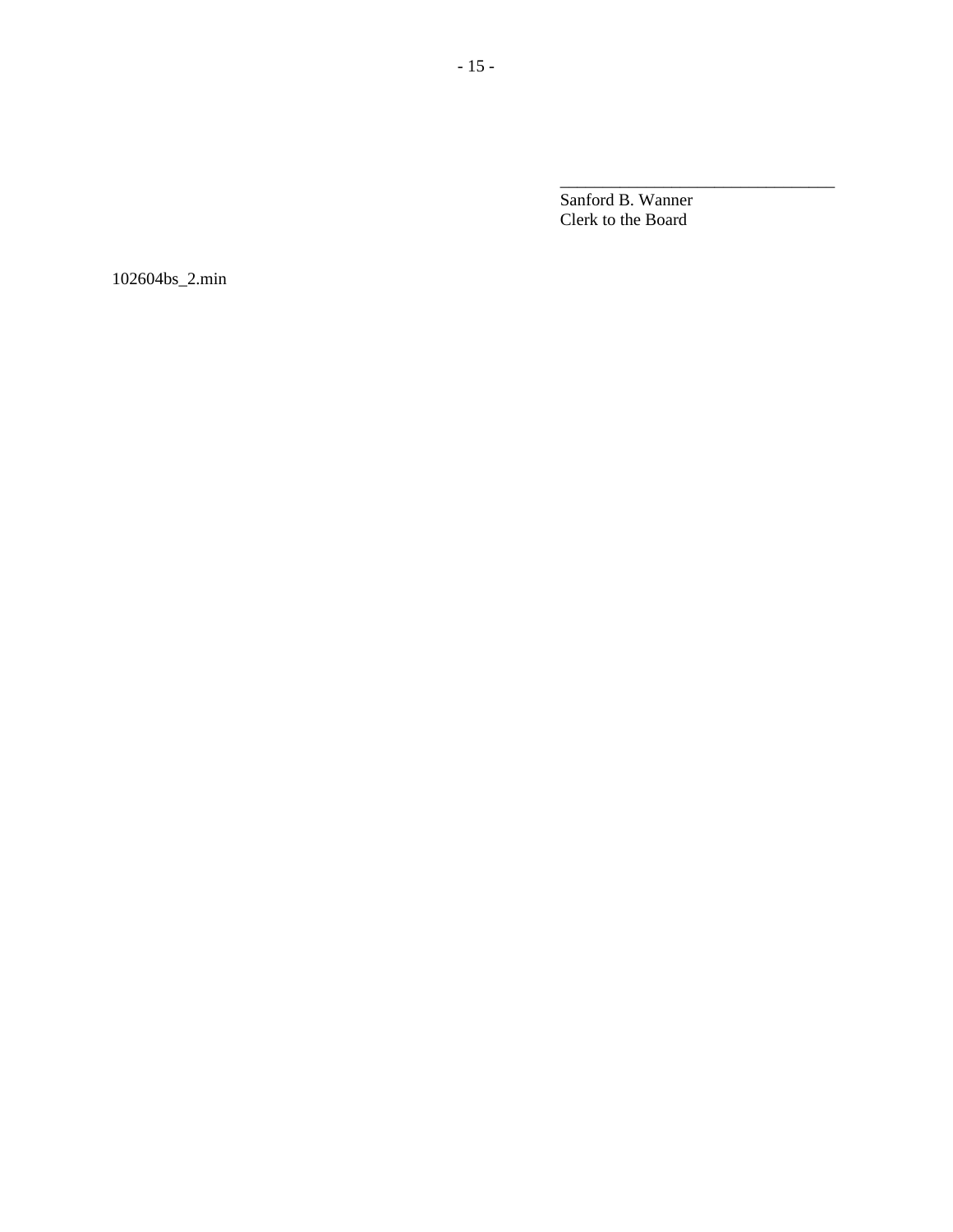#### **M E M O R A N D U M**

| DATE:    | November 9, 2004                                         |
|----------|----------------------------------------------------------|
| TO:      | The Board of Supervisors                                 |
| FROM:    | Needham S. Cheely, III, Director of Parks and Recreation |
| SUBJECT: | Award of Contract – Mid County Park Trail                |

l

Bids for the construction of Mid County Park Trail were received on Monday, October 25, 2004. The low base bid of \$179,975 was submitted by Hudgins Contractor. The bid amount is within the present capital improvement budget allocated to the Division of Parks and Recreation. This paved, multiuse trail will be 10 feet in width and will complement an existing 900-foot segment to create an approximate 3,600-foot loop around Mid County Park when completed.

The following contractors submitted base bids for the Mid County Park Trail:

| Amount    |
|-----------|
| \$179,975 |
| 182,777   |
| 198,000   |
| 198,600   |
| 225,000   |
|           |

Staff recommends that the Board of Supervisors approve the attached resolution authorizing the County Administrator to execute contract documents with Hudgins Contractor, the lowest responsive bidder. The contract amount includes the base bid plus Additive No. 1 in the amount of \$10,300. This amount represents the cost to purchase and install HDPE pipe to the project to provide proper storm water management.

<u>Needlan S. Cheely 55</u>

CONCUR:

Anthony Convers, Jr.

NSC/tlc MCPTrailbid.mem

Attachment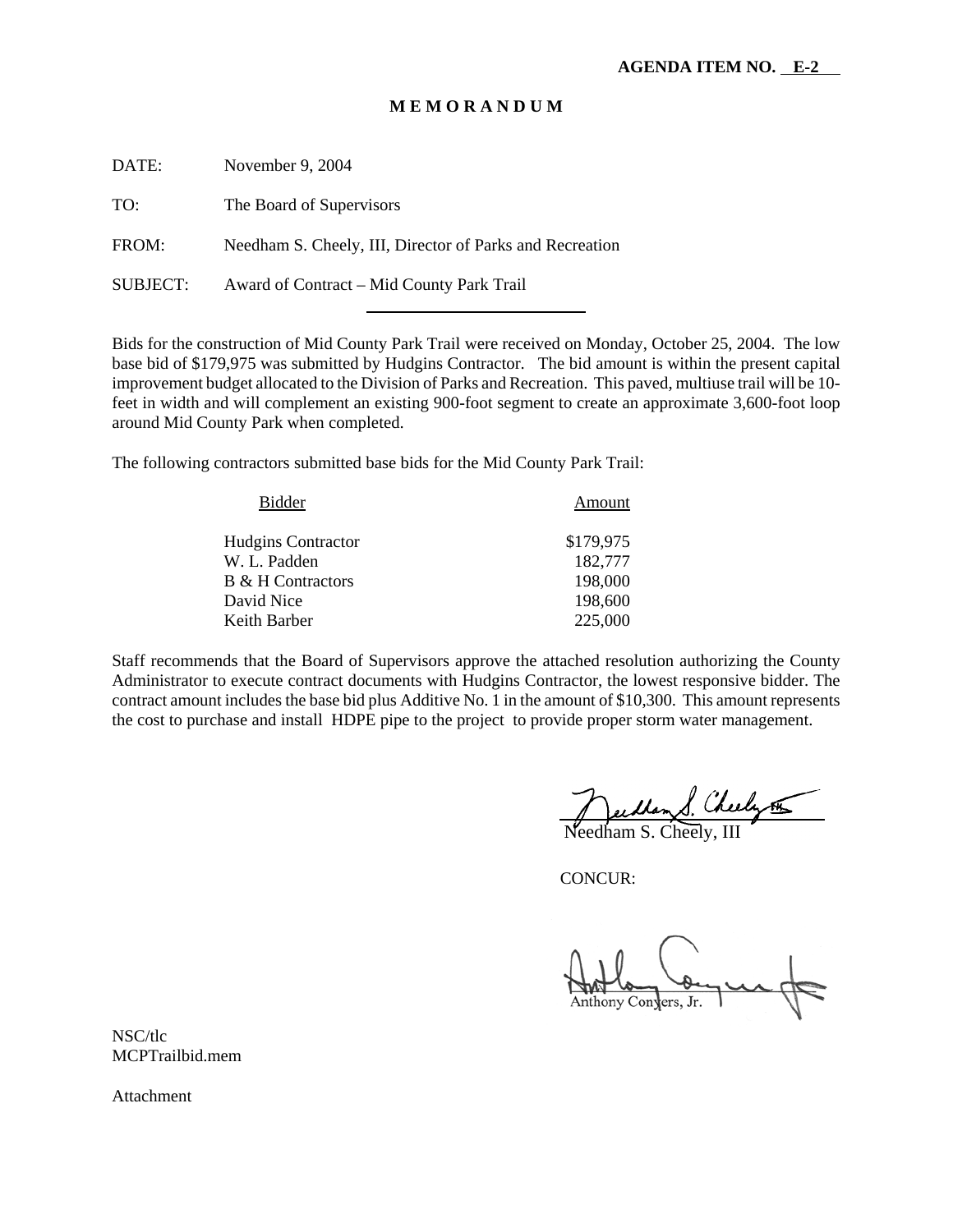# **R E S O L U T I O N**

#### AWARD OF CONTRACT MID COUNTY PARK TRAIL

- WHEREAS, bids have been received for Mid County Park Trail; and
- WHEREAS, staff have reviewed all bids and determined that Hudgins Contractor is the low bidder and qualified to complete the project; and
- WHEREAS, the bid is within the capital budget allocated to the Division of Parks and Recreation.
- NOW, THEREFORE, BE IT RESOLVED that the Board of Supervisors of James City County, Virginia, hereby authorizes the County Administrator to execute the necessary contract documents for Award of Base Bid and Additive Bid No. 1 to Hudgins Contractor, the lowest responsive and responsible bidder, in the amount of \$190,275.

Bruce C. Goodson Chairman, Board of Supervisors

\_\_\_\_\_\_\_\_\_\_\_\_\_\_\_\_\_\_\_\_\_\_\_\_\_\_\_\_\_\_\_\_\_\_\_\_

ATTEST:

Sanford B. Wanner Clerk to the Board

\_\_\_\_\_\_\_\_\_\_\_\_\_\_\_\_\_\_\_\_\_\_\_\_\_\_\_\_\_\_\_\_

Adopted by the Board of Supervisors of James City County, Virginia, this 9th day of November, 2004.

MCPTrailbid.res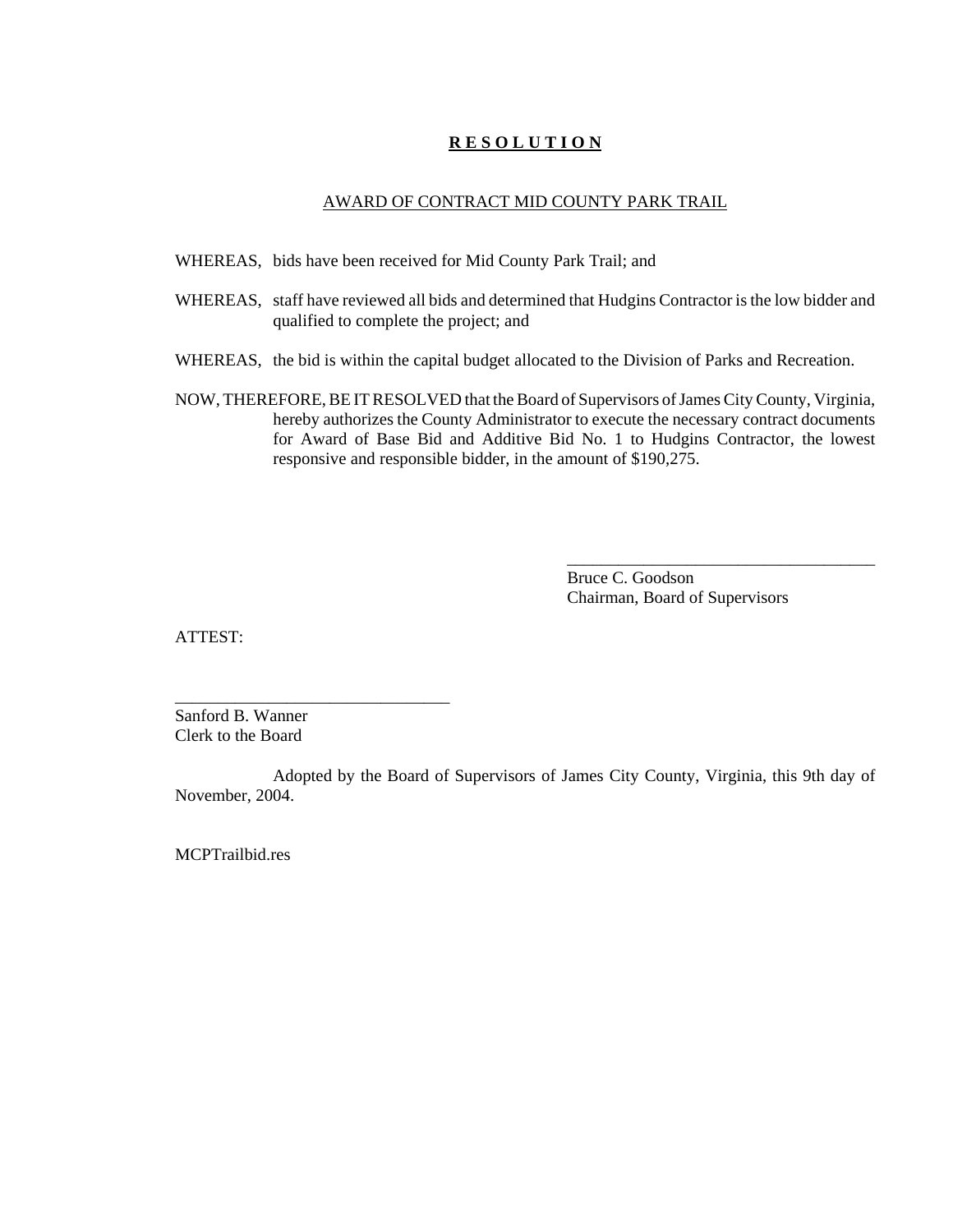# **AGENDA ITEM NO. F-1 SPECIAL USE PERMIT 24-04. BASKETVILLE OF WILLIAMSBURG Staff Report for the November 9, 2004, Board of Supervisors Meeting**

This staff report is prepared by the James City County Planning Division to provide information to the Planning Commission and Board of Supervisors to assist them in making a recommendation on this application. It may be useful to members of the general public interested in this application.

| <b>PUBLIC HEARINGS</b><br>Planning Commission:<br>Board of Supervisors: | <b>Building F Board Room; County Government Center</b><br>October 4, 2004, 7:00 p.m.<br>November 9, 2004, 7:00 p.m. |
|-------------------------------------------------------------------------|---------------------------------------------------------------------------------------------------------------------|
| <b>SUMMARY FACTS</b><br>Applicant:                                      | Mr. Richard Costello of AES Consulting Engineers                                                                    |
| Land Owner:                                                             | Basketville of Williamsburg, Inc.                                                                                   |
| Proposed Use:                                                           | Expansion of existing retail building by 7,500 square feet                                                          |
| Location:                                                               | 7761 Richmond Road                                                                                                  |
| Tax Map and Parcel No.:                                                 | $(12-4)(1-45)$                                                                                                      |
| Parcel Size:                                                            | 4.69 acres                                                                                                          |
| Zoning:                                                                 | B-1, General Business District                                                                                      |
| Comprehensive Plan:                                                     | Mixed Use                                                                                                           |
| Primary Service Area:                                                   | Inside                                                                                                              |

# **STAFF RECOMMENDATION**

The proposed expansion is compatible with surrounding zoning and development and generally consistent with the Comprehensive Plan. The attached conditions adequately address any impacts associated with the proposal. Staff recommends the Board of Supervisors approve this special use permit application with the attached conditions.

Staff Contact: Ellen Cook, Planner Phone: 253-6685

# **PLANNING COMMISSION RECOMMENDATION**

On October 4, 2004, the Planning Commission voted 5-0 to approve the project.

# **Proposal Changes Made after Planning Commission Consideration**

None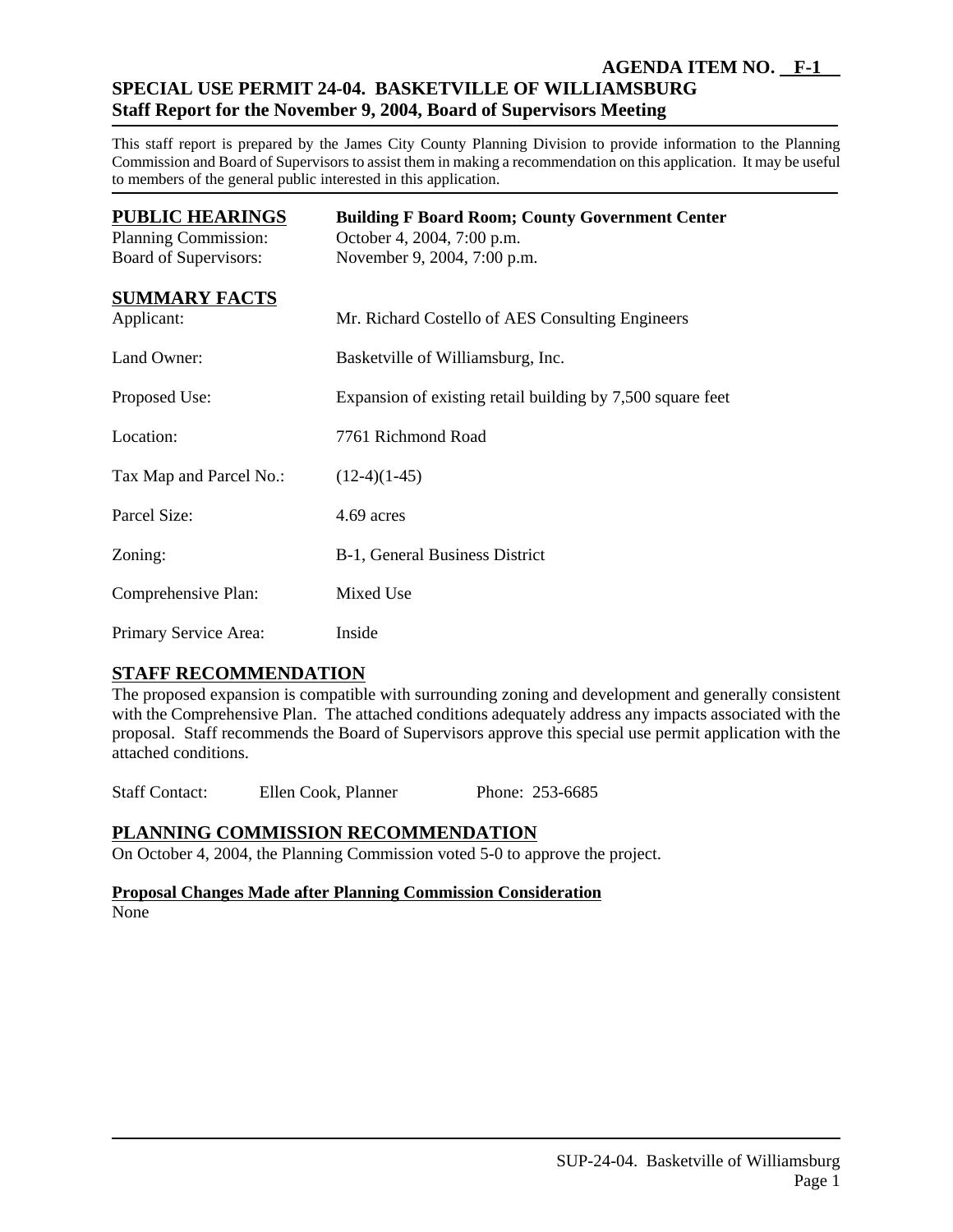# **PROJECT DESCRIPTION AND PROPOSED OPERATION**

The proposed expansion would add 7,500 square feet to the existing 7,800-square-foot retail structure, for a total of 15,300 square feet. The expansion would be located to the rear of the existing building, with a maximum height of 24 feet, matching the existing building's maximum height. Ten additional parking spaces would be added at the rear of the existing parking area. The proposed expansion would be primarily retail use with some storage area.

# **PUBLIC IMPACTS**

# **Archaeology**

The subject property is a previously disturbed site and is not located within an area identified as a highly sensitive area in the James City County archaeological assessment "Preserving Our Hidden Heritage: An Archaeological Assessment of James City County, Virginia."

**Staff Conclusions**: Staff feels that given the size and nature of the site, no archaeological studies are necessary.

# **Environmental Impacts**

— **Watershed** Yarmouth Creek, Subwatershed 102.

— **Environmental Staff Comments**: The goals, priorities, and contents of the Yarmouth Creek Watershed Management Plan should be reviewed and addressed, as appropriate, prior to development plan submission.

# **Public Utilities**

The site is served by public water and sewer.

— **JCSA Staff Comments:** None

# **Traffic**

- **2003 Traffic Counts:** 18,184 (Forge Road to Croaker Road)
- **2026 Projected Volume:** 24,000–"OK" Category in the 2003 Comprehensive Plan
- **Road Capacity:** A four-lane minor arterial with turn lanes has a capacity of 30,000 vehicle trips per day
- **Access:** Basketville fronts on Richmond Road between Bush Springs Road and Turlington Road. Basketville has two right-in/right-out driveways on Richmond Road and one driveway on Bush Springs Road. There is a crossover on Richmond Road at Bush Springs Road, with the next crossover to the west at the driveway to Unfinished Furniture west of Turlington Road. The Basketville site currently has right-turn lanes at the driveways on eastbound Richmond Road, and there are left-turn lanes on westbound Richmond Road at the Bush Spring Road crossover and at the Unfinished Furniture crossover.

# — **VDOT Comments:**

- ! The Virginia Department of Transportation (VDOT) concurs with the Traffic Engineer's traffic analysis conclusions that no improvements will be required to the existing entrances on Route 60.
- The proposed addition, with no other development planned, should not cause a negative impact on current or future VDOT Right-of-Way.
- **Staff Comments:** Trip generation associated with the proposed expansion introduces approximately two new AM peak hour vehicle trips and approximately 32 new PM peak hour vehicle trips. The Traffic Study projected that the expansion would have very little effect on traffic operations and level of service. No improvements are required.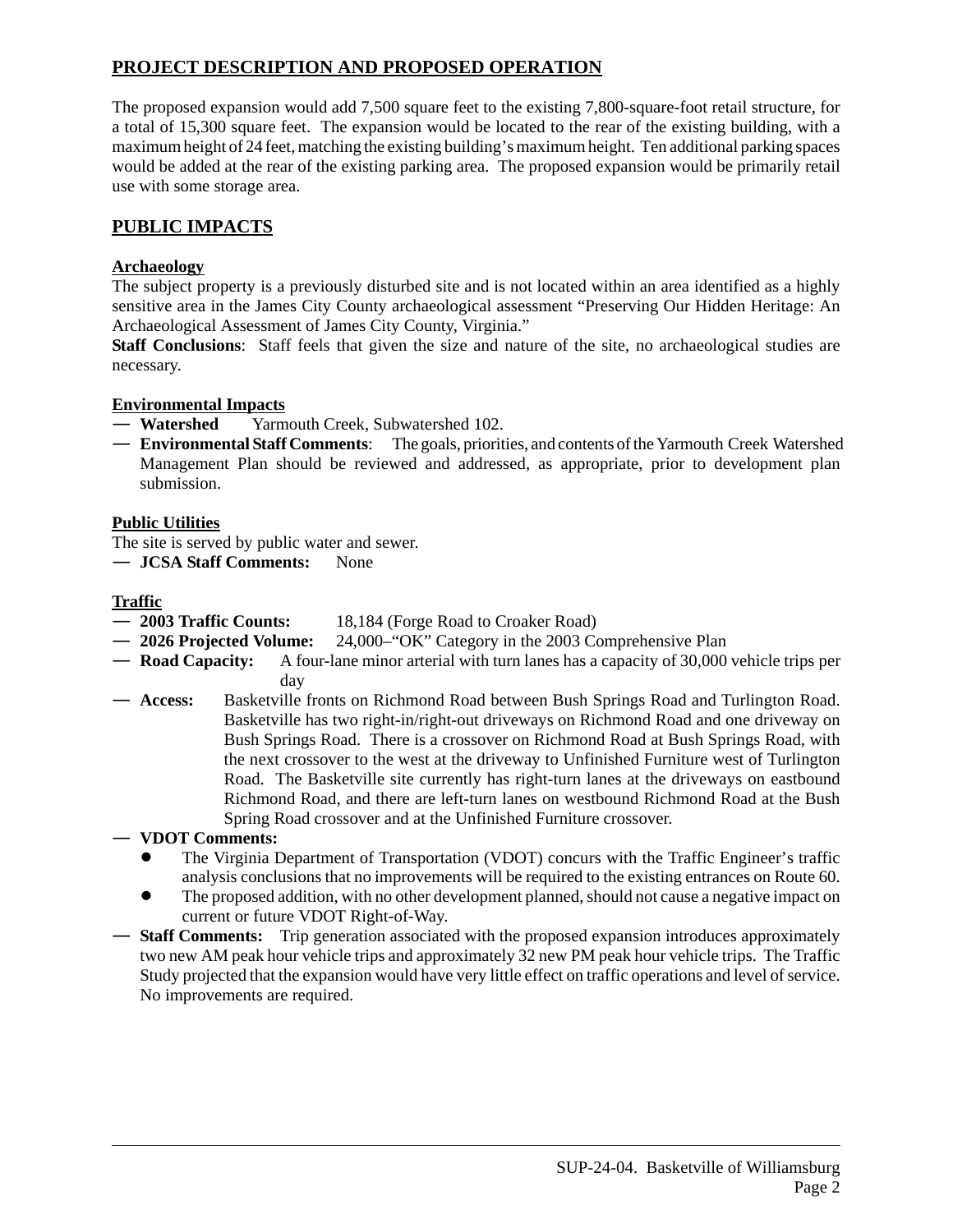# **COMPREHENSIVE PLAN**

- Located in the Toano Community Character Area and along the Richmond Road Community Character Corridor
- **Staff Comments:** The proposed expansion would meet the Community Character Area design criteria through the proposed binding master plan and through special use permit conditions. While the proposed expansion will likely have a minimal visual impact from Richmond Road due to its location and dimensions, a condition for the special use permit gives the Planning Director authority over building materials and architectural design to ensure that these compliment the existing Basketville development and have minimal visual impact on surrounding areas. The proposed expansion would leave in place specimen trees and would place the additional parking spaces toward the rear of the existing development. In addition, staff has worked closely with the applicant on potential landscaping for this site and feels confident that the landscaping concept will both adequately screen any negative side-on views of the proposed expansion and enhance the Richmond Road Community Character Corridor through careful placement of appropriate plant materials.
- The property is designated Mixed Use
- **Staff Comments:** The principle suggested uses in the Toano Mixed Use area include moderate-density residential development, neighborhood-scale commercial establishments, and small office developments. While Basketville is not primarily considered a neighborhood-scale commercial use in terms of the customers it serves, it is an acceptable neighborhood-scale use due to its limited impact on adjacent residential areas as described in the Comprehensive Plan. The proposed expansion would continue the existing use of this property and, with the attached conditions, would not substantially increase impacts on adjacent residential areas.

# **CONCLUSIONS & CONDITIONS**

The proposed expansion is compatible with surrounding zoning and development and generally consistent with the Comprehensive Plan. The attached conditions adequately address any impacts associated with the proposal. Staff recommends the Board of Supervisors approve this special use permit application with the conditions listed in the attached resolution.

Ellen Cook

CONCUR:

O. Marvin Sowers, Jr.

\_\_\_\_\_\_\_\_\_\_\_\_\_\_\_\_\_\_\_\_\_\_\_\_\_\_\_\_\_\_\_\_\_

\_\_\_\_\_\_\_\_\_\_\_\_\_\_\_\_\_\_\_\_\_\_\_\_\_\_\_\_\_\_\_\_\_

EC/gb sup24-04.wpd

ATTACHMENTS:

- 1. Approved Planning Commission Minutes
- 2. Location Map
- 3. Proposed Master Plan (separate cover)
- 4. Resolution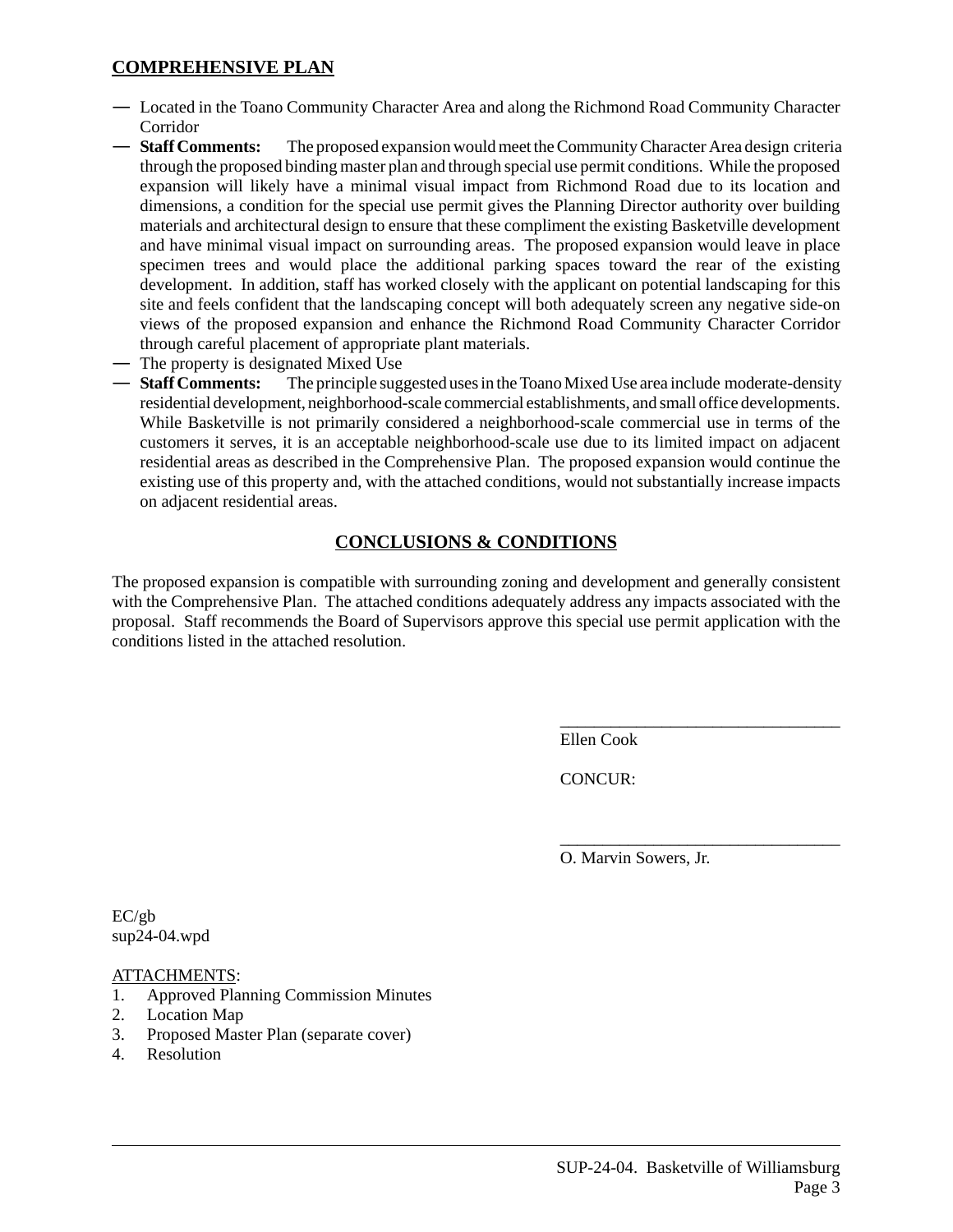# APPROVED MINUTES TO THE OCTOBER 4, 2004 PLANNING COMMISSION **MEETING**

#### CASE NO. SUP-24-04 Basketville of Williamsburg

Ms. Cook presented the staff report. Mr. Richard Costello of AES Consulting Engineers has applied on behalf of Basketville of Williamsburg, Inc. for a Special Use Permit to construct a 7,200 square foot addition to the existing 7,800 square foot building at 7761 Richmond Road. The property is zoned B-1, General Business District and can be further identified as Parcel (1-45) on James City Real Estate Tax Map (12-4). The 2003 Comprehensive Plan Land Use Map designates this property as Mixed Use, with the principal suggested uses of moderate density residential development, neighborhood-scale commercial establishments, and small office developments. Staff recommended approval of the application.

Mr. Poole opened the public hearing.

Mr. Costello, the applicant, introduced himself and Mr. Chris Basic, also of AES Consulting Engineers.

Mr. Kale asked Mr. Costello to which side of the property would the addition be located.

Mr. Costello indicated on a site drawing the position of the new addition.

Seeing no speakers, Mr. Poole closed the public hearing.

Mr. Fraley motioned to approve the case.

Mr. Hunt seconded the motion.

Mr. Poole stated that he fully supported the application and appreciated the applicant's intention to preserve existing landscaping.

The Planning Commission approved the application by a vote of 5-0. AYE: (5) Poole, Fraley, Hunt, Kale, Billups. NAY: (0). NOT PRESENT: Wildman, McCleary.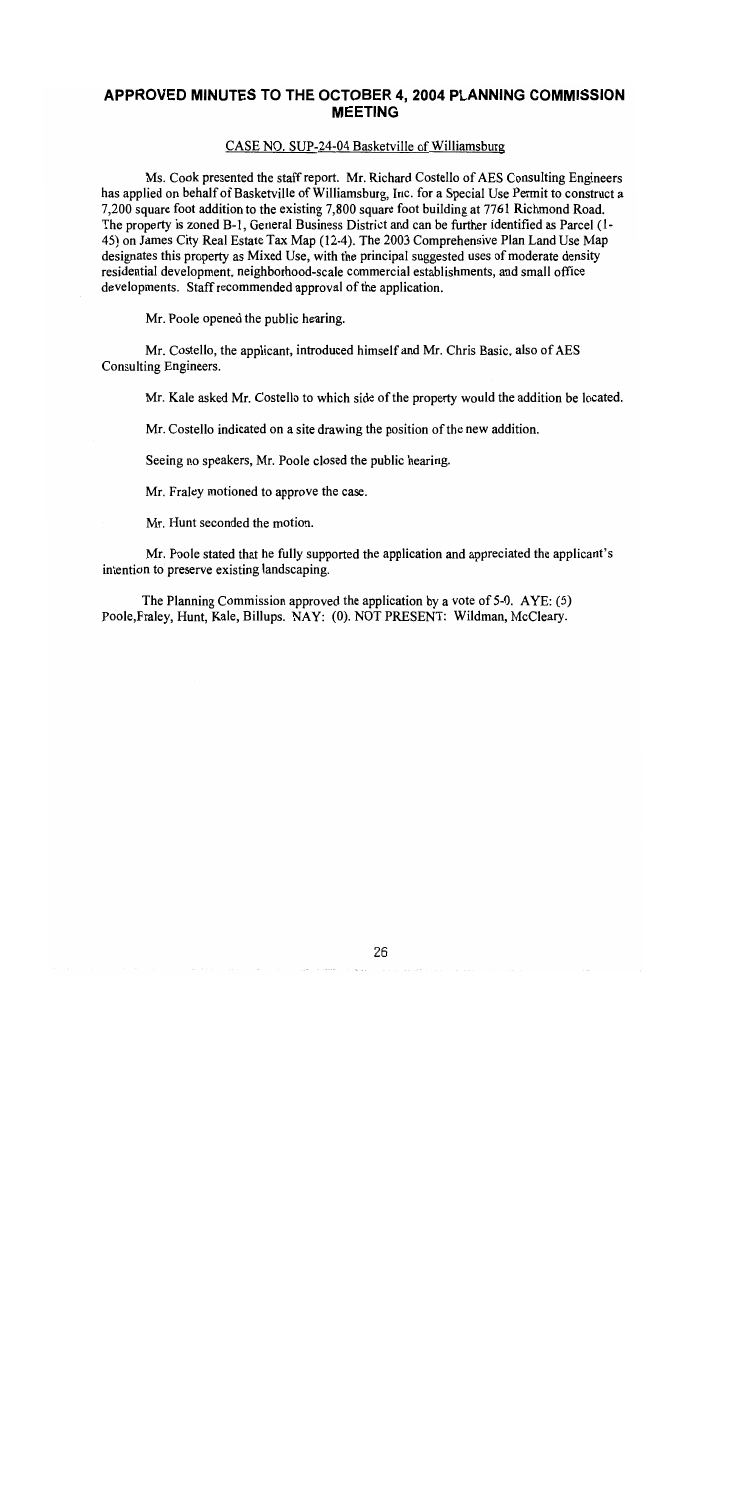# Case No. SUP-24-04 Basketville of Williamsburg 7761 Richmond Road



Aerial View Copyright 2002 Commonwealth of Virginia

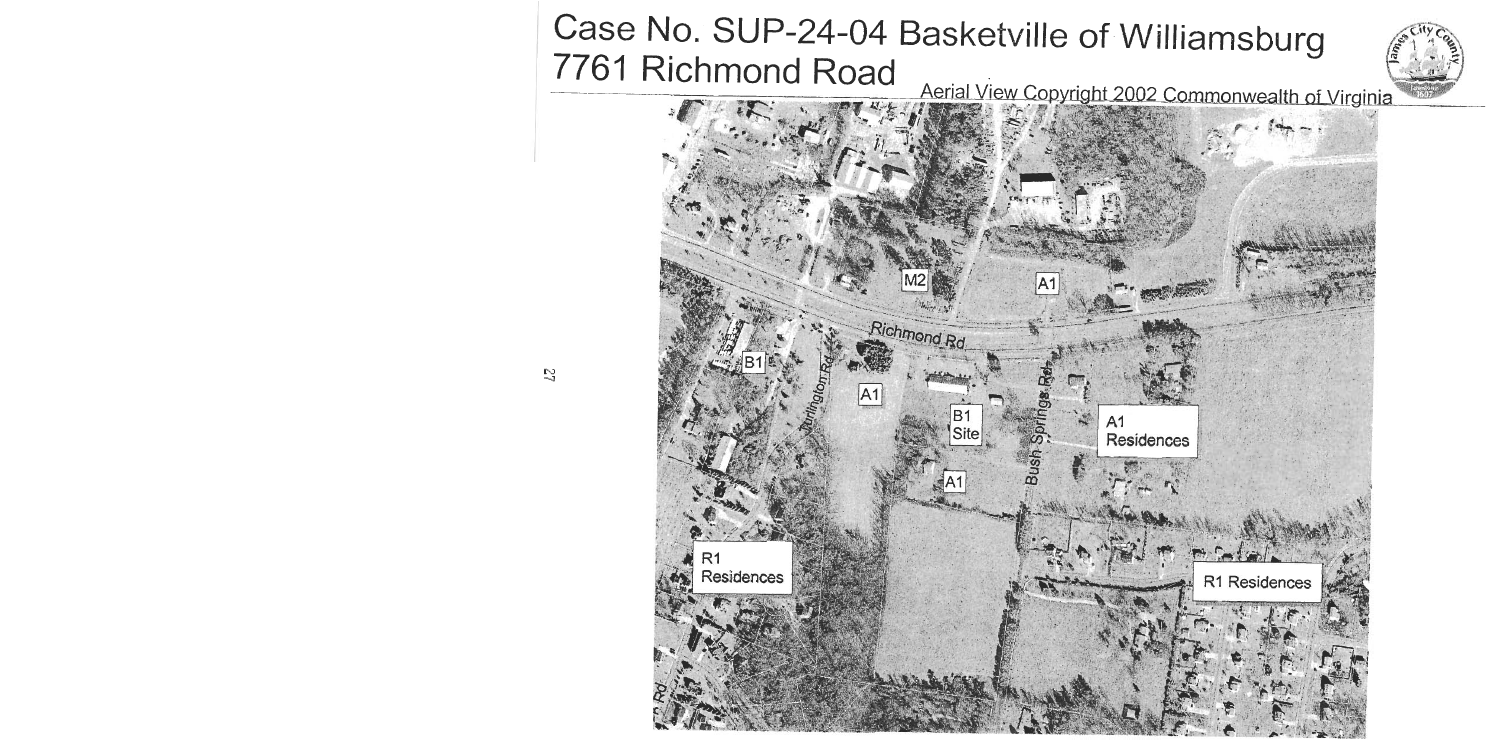#### **R E S O L U T I O N**

#### CASE NO. SUP-24-04. BASKETVILLE OF WILLIAMSBURG

- WHEREAS, the Board of Supervisors of James City County has adopted by ordinance specific land uses that shall be subjected to a special use permit process; and
- WHEREAS, Mr. Rich Costello has applied on behalf of Basketville of Williamsburg for a special use permit to allow the expansion of the existing retail building by 7,500 square feet; and
- WHEREAS, the proposed building is shown on the plan prepared by AES Consulting Engineers, dated August 23, 2004, and entitled "Master Plan for a Special Use Permit for Basketville of Williamsburg, Inc."; and
- WHEREAS, the property is located on land zoned B-1, General Business District, and can be further identified as Parcel No. (1-45), on James City County Real Estate Tax Map No. (12-4); and
- WHEREAS, the Planning Commission, following its Public Hearing on October 4, 2004, voted 5-0 to approve this application.
- NOW, THEREFORE, BE IT RESOLVED that the Board of Supervisors of James City County, Virginia, does hereby approve the issuance of Special Use Permit No. 24-04 as described herein with the following conditions:
	- 1. Prior to final site plan approval, architectural elevations, building materials, and colors shall be submitted to the Planning Director for review and approval. The intent of this condition is to ensure that the existing and proposed structures on the site are uniform and compatible in terms of design, materials, and colors, and are designed for minimal visual impact.
	- 2. The plan of development shall be generally consistent with the "Master Plan For A Special Use Permit For Basketville of Williamsburg, Inc." prepared by AES Consulting Engineers, dated August 23, 2004, and revised September 24, 2004, as determined by the Planning Director.
	- 3. A 20-foot buffer shall be provided along the rear property line, and 50-foot buffer shall be provided along the Bush Springs Road Property line from the rear property line to the existing asphalt entrance road. The buffer shall be undisturbed, unless otherwise approved by the Planning Director or his designee, except for any additional landscaping in accordance with the landscaping requirements of the Zoning Ordinance. A landscape plan depicting the buffer and any additional landscaping shall be approved by the Planning Director or his designee prior to final site plan approval.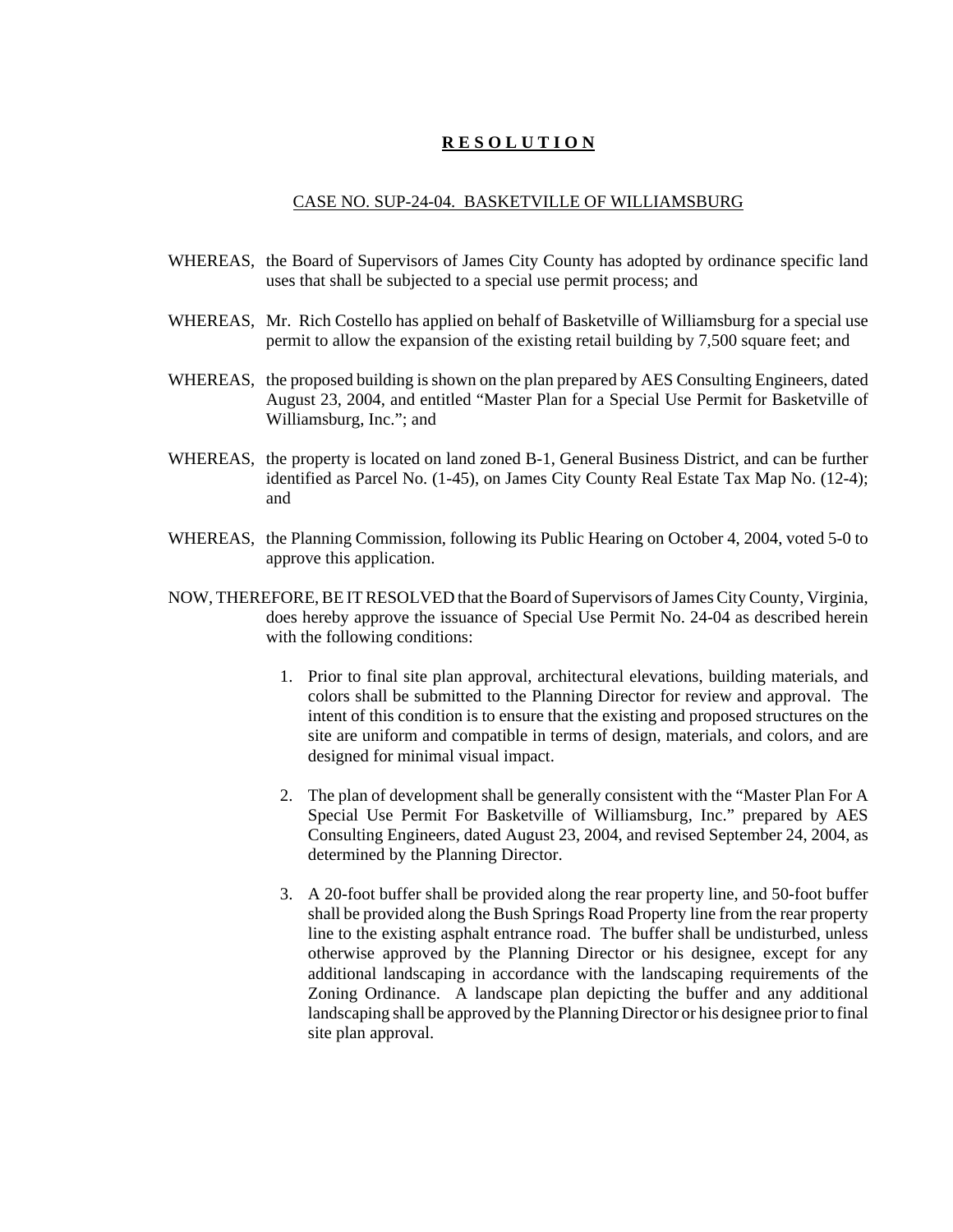- 4. The owner shall be responsible for developing water conservation standards to be submitted to and approved by the James City Service Authority (JCSA) and subsequently for enforcing these standards. The standards shall address such water conservation measures as limitations on the installation and use of approved landscaping design and materials to promote water conservation and minimize the use of public water resources. The water conservation standards shall be approved by JCSA prior to final site plan approval.
- 5. All dumpsters shall be screened by landscaping and fencing in a location approved by the Planning Director or his designee prior to final site plan approval.
- 6. All exterior lighting on the property shall be recessed fixtures with no bulb, lens, or globe extending below the casing. The casing shall be opaque and shall completely surround the entire fixture and light source such that all light will be directed downward and the light source is not visible from the side. Modifications to this requirement may be approved by the Planning Director if it is determined that the modifications do not have any adverse impact on the Property or surrounding property.
- 7. Construction on this project shall commence within thirty-six (36) months from the date of approval of this special use permit or this permit shall be void. Construction shall be defined as obtaining building permits and an approved footing inspection and/or foundation inspection.
- 8. This special use permit is not severable. Invalidation of any word, phrase, clause, sentence, or paragraph shall invalidate the remainder.

Bruce C. Goodson Chairman, Board of Supervisors

\_\_\_\_\_\_\_\_\_\_\_\_\_\_\_\_\_\_\_\_\_\_\_\_\_\_\_\_\_\_\_\_\_\_\_

ATTEST:

Sanford B. Wanner Clerk to the Board

\_\_\_\_\_\_\_\_\_\_\_\_\_\_\_\_\_\_\_\_\_\_\_\_\_\_\_\_\_\_\_\_

Adopted by the Board of Supervisors of James City County, Virginia, this 9th day of November, 2004.

sup24-04.res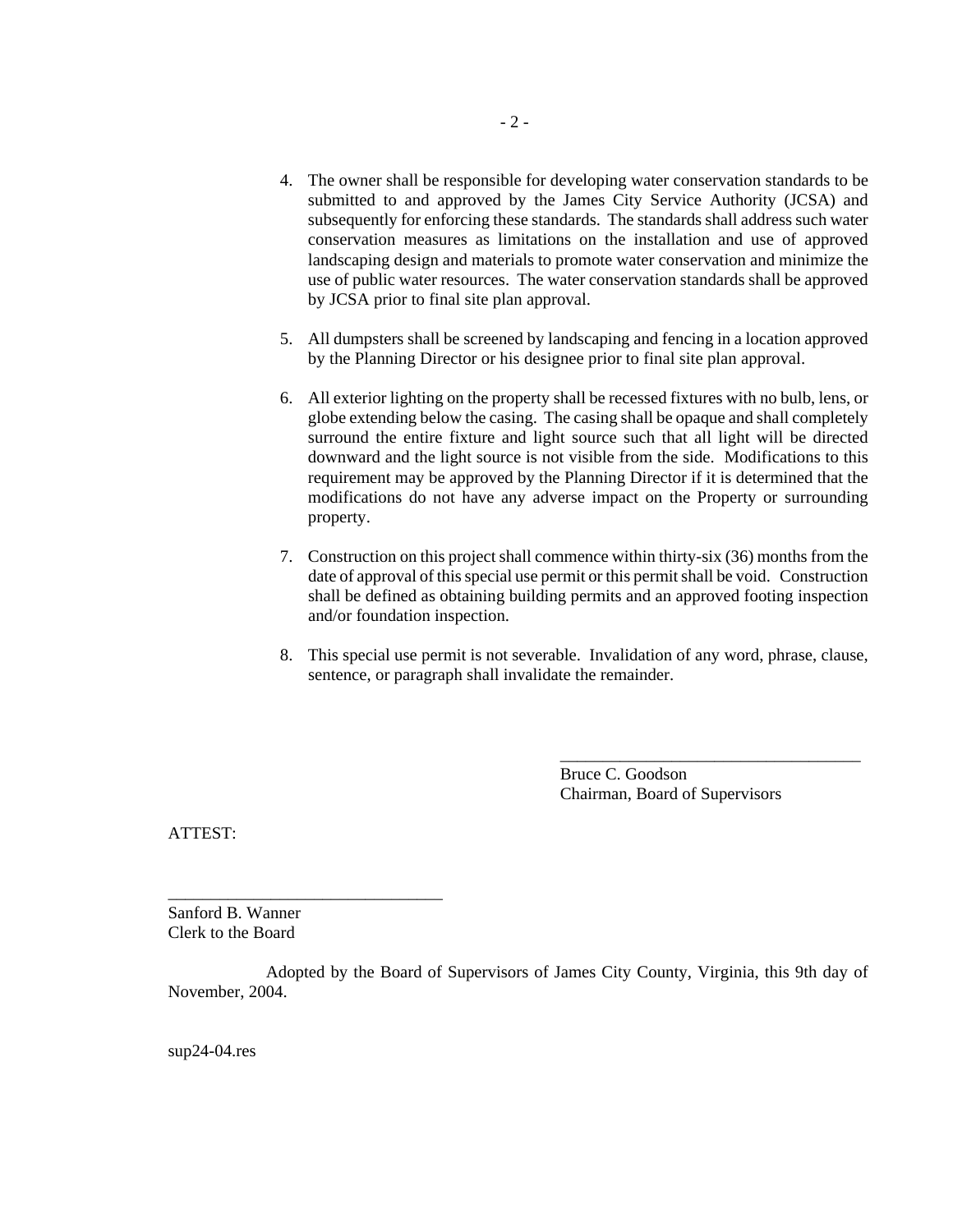# **M E M O R A N D U M**

DATE: November 9, 2004

TO: The Board of Supervisors

FROM: Trey Davis, Planner

SUBJECT: Street Name Change: Colby Road (Route 1505) to "Theodore Allen Road"

l

Section 19-54 (B) of the James City County Subdivision Ordinance requires street name changes to be reviewed and approved by the Board of Supervisors. Ms. Jaqueline L. Brown has requested, on behalf of the Centerville Community Association, that the Board of Supervisors change the name of Colby Road (Route 1505) to "Theodore Allen Road" in honor of Mr. Allen's dedication to, and good works in, the community.

The Fire Department, Police Department, Williamsburg Post Office, Real Estate Assessment, and Virginia Department of Transportation have been consulted and voiced no objections. A petition signed by residents was submitted with the request.

Staff recommends approval of the attached resolution that renames Colby Road to "Theodore Allen Road."

Trey Davis

CONCUR:

O. Marvin Sowers, Jr.

\_\_\_\_\_\_\_\_\_\_\_\_\_\_\_\_\_\_\_\_\_\_\_\_\_\_\_\_\_\_\_\_\_

\_\_\_\_\_\_\_\_\_\_\_\_\_\_\_\_\_\_\_\_\_\_\_\_\_\_\_\_\_\_\_\_\_

TD/gs colby.mem

Attachments:

- 1. Letter requesting the name change
- 2. Petition of support from residents
- 3. Resolution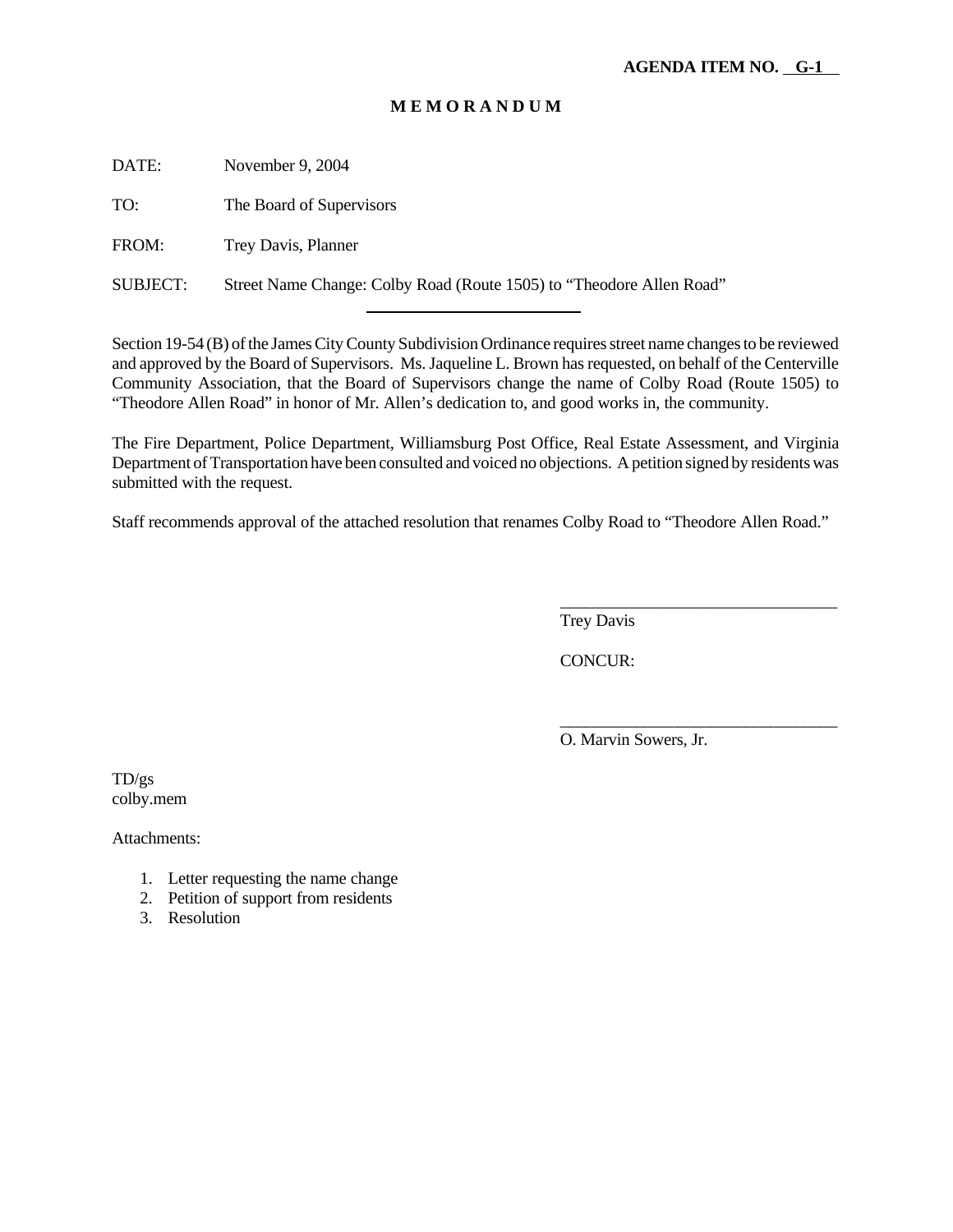terville Community Association

"A Community working together to bring about unity."

October 7, 2004

Michael J. Brown Supervisor/Powhatan District 160 Devon Road Williamsburg, VA 23188

**RECEIVED DEVELOPMENT MANAGEMENT** 

Dear Mr. Brown:

The Centerville Community Association in memory of our late community president, Theodore Allen, is petitioning James City County to change the name of Colby Road to Theodore Allen Road.

Theodore Allen passed away on July 28, 2004. He left a legacy of caring, compassion, hard work and unity in the citizens of the Forest Glen/Centerville community. We want to remember and honor his legacy by renaming Colby Road after him, so that those who reside in the community will always tell his story. We believe that this will inspire another to raise up from within Centerville and work as hard as Mr. Allen did to bring positive transformation to Centerville and overall - James City County.

Attached is a petition of support/agreement signed by those who reside on Colby Road and in the Forest Glen/Centerville area. We ask that you seriously consider our request and will gladly submit any additional information that is needed in order to implement this change.

Should you need any additional information, please contact me at (757)345-0294, or you may send any written correspondence to Jacquelyn L. Brown, 126 Colby Road, Williamsburg, VA 23188. We look forward to hearing from you and thank you for your consideration in this matter.

Sincerely, Jacquelyn L. Brown

Centerville Community Activist

Attachment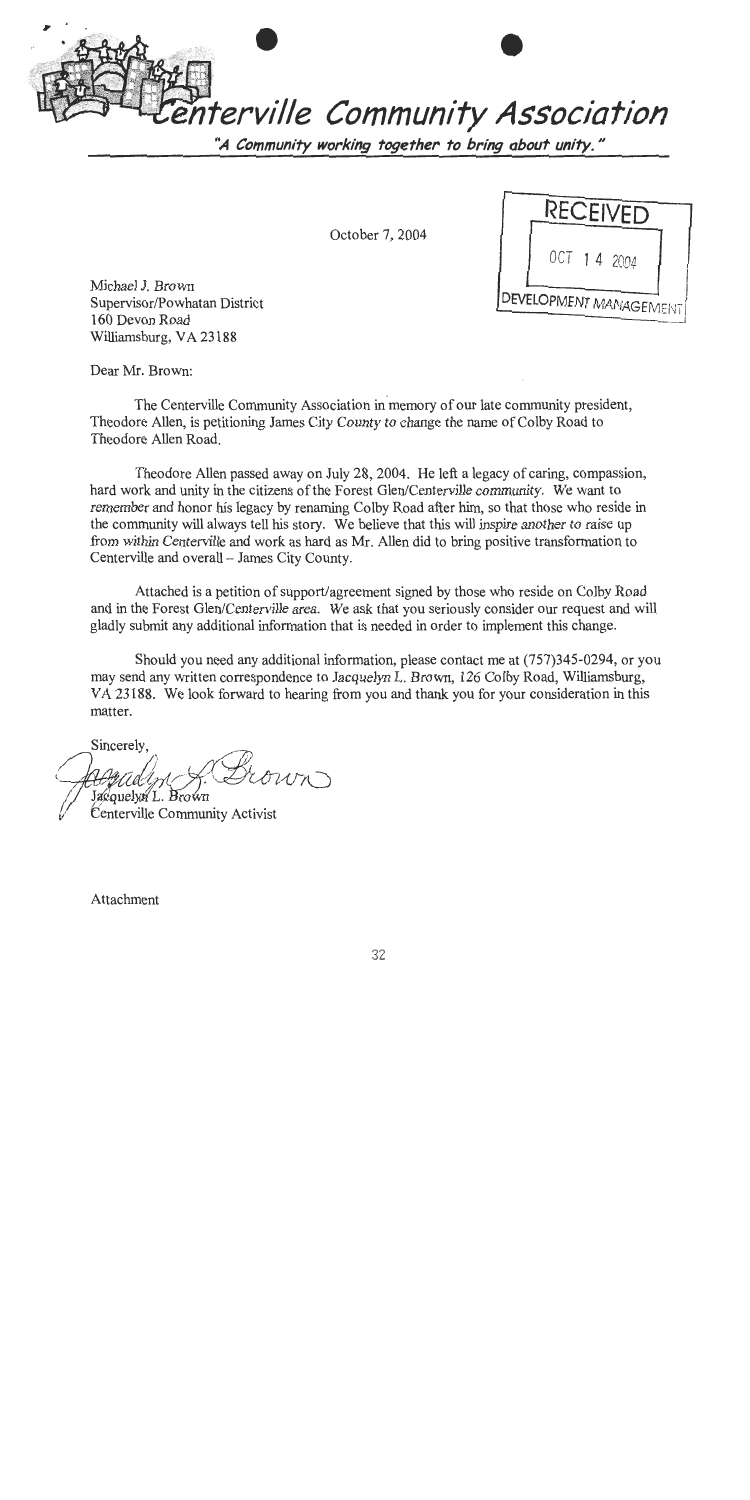

# **THEODORE ALLEN ROAD**

By signing this petition you are in agreement with changing the name of Colby Road to Theodore Allen Road in memory and honor of the late President of the Centerville Community Association. James City County will be responsible for notifying the post office of the name change. You will not need to inform people of the street name change for mailing purposes, as the post office will automatically forward all mail addressed to you under Colby Road to your new address under Theodore Allen Road.

**Name** Mrs. Mary of Francis Wormley adrienne Sainders Guther ernen Davig J.Presser Evelyn TURUS Rochel Richard Walcher Ne Kit Jeanes Hillen  $ux/11$ Lem Meren MANGO SAMILI Newere South behug & tale Ormanda JAPPES In a Benett elian M Bratter

**Address** 131- Calley Kd. Which, Ul. 129 Colby Road Unstr Un 121 Calby Rod Wrighton 123 Colby Road 2318 8 117 Colleged  $11300$ dy RJ  $23/88$ 200 Parola trail .10 Colby Kd  $5656$  Centerville Rd. 23188 5656 Centerville Rd 23188  $121 - Co1b$ K I 128 Colby

fd

 $\overline{\mathcal{K}}$ c $\preceq$ 

 $Rd$ 

 $R\phi$ 

 $128$ 

 $C$ 01by

 $Ce|ky$ 

JOEY Long hill Rd

 $C_{c}$  $(c_{y}$   $\wedge d$ 

115

 $\mu$ 

 $\int C(\zeta)$